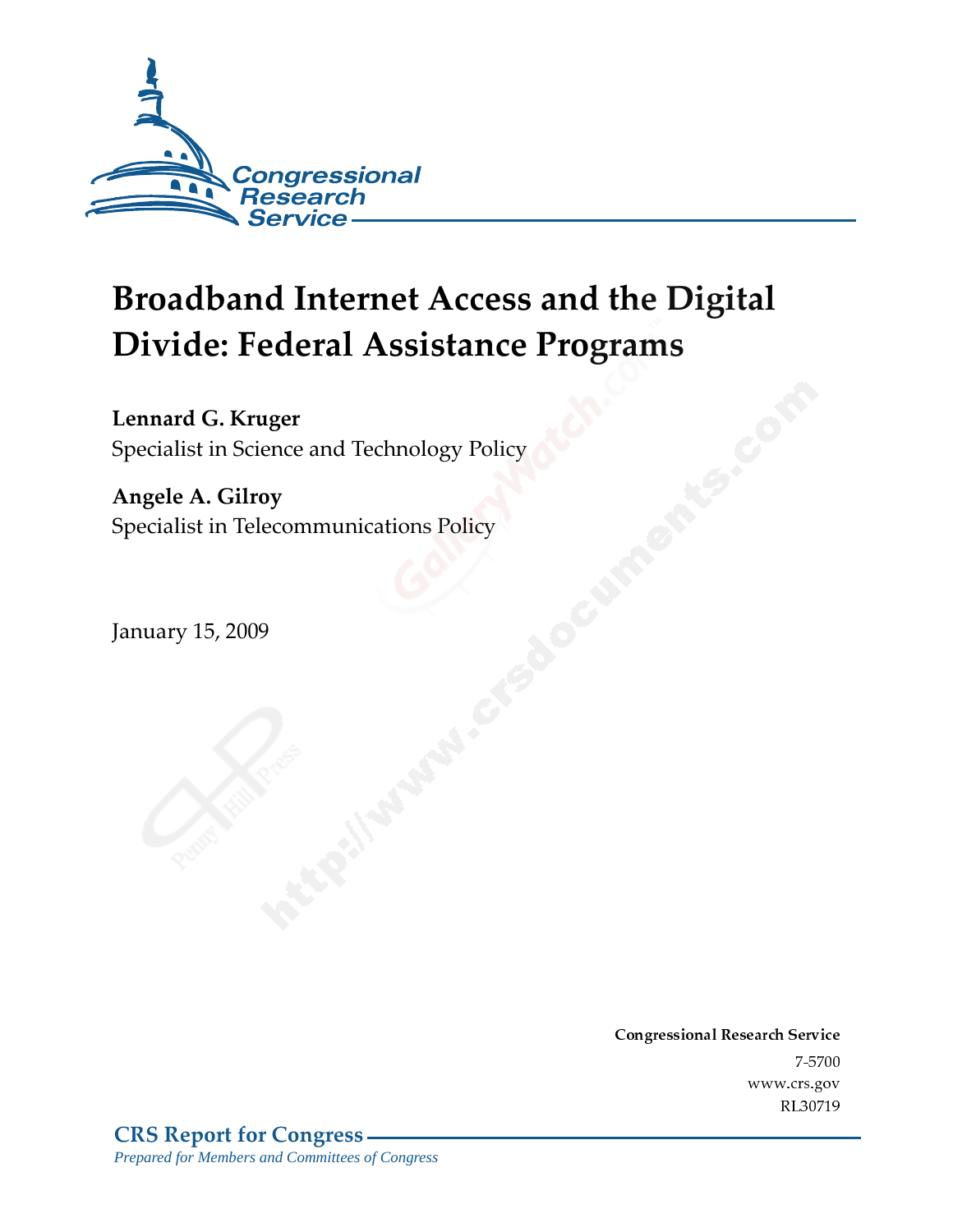## Summary

The "digital divide" is a term that has been used to characterize a gap between "information haves and have-nots," or in other words, between those Americans who use or have access to telecommunications technologies (e.g., telephones, computers, the Internet) and those who do not. One important subset of the digital divide debate concerns high-speed Internet access and advanced telecommunications services, also known as *broadband*. Broadband is provided by a series of technologies (e.g., cable, telephone wire, fiber, satellite, wireless) that give users the ability to send and receive data at volumes and speeds far greater than traditional "dial-up" Internet access over telephone lines.

Broadband technologies are currently being deployed primarily by the private sector throughout the United States. While the numbers of new broadband subscribers continue to grow, studies and data suggest that the rate of broadband deployment in urban and high income areas are outpacing deployment in rural and low-income areas. Some policymakers, believing that disparities in broadband access across American society could have adverse economic and social consequences on those left behind, assert that the federal government should play a more active role to avoid a "digital divide" in broadband access. One approach is for the federal government to provide financial assistance to support broadband deployment in unserved and underserved areas.

Legislation introduced in the  $110<sup>th</sup>$  Congress sought to provide federal financial assistance for broadband deployment in the form of grants, loans, subsidies, and tax credits. Of particular note was the reauthorization and reform of the Rural Utilities Service broadband loan program, which was enacted as part of the 2008 farm bill (P.L. 110-234). Also enacted was the Broadband Data Improvement Act (P.L. 110-385) which requires the Department of Commerce to provide grants supporting state broadband initiatives.

On January 15, 2009, the House Appropriations Committee released draft legislative language for the spending portion of the economic stimulus package (American Recovery and Reinvestment Bill of 2009). The draft legislation would provide \$6 billion to support deployment of broadband and wireless services in rural, unserved, and underserved areas of the nation. Of the total, \$2.825 billion would be provided to the Rural Utilities Service (RUS) of the Department of Agriculture, and \$3.175 billion to the National Telecommunications and Information Administration of the Department of Commerce.

Meanwhile, it is expected that the Obama Administration will ultimately develop a national broadband policy or strategy that will seek to reduce or eliminate the "digital divide" with respect to broadband. It is likely that elements of a national broadband policy, in tandem with broadband investment measures in the American Recovery and Reinvestment stimulus package will significantly shape and possibly expand federal policies and programs to promote broadband deployment and adoption. A key issue is how to strike a balance between providing federal assistance for unserved and underserved areas where the private sector may not be providing acceptable levels of broadband service, while at the same time minimizing any deleterious effects that government intervention in the marketplace may have on competition and private sector investment.

This report will be updated as events warrant.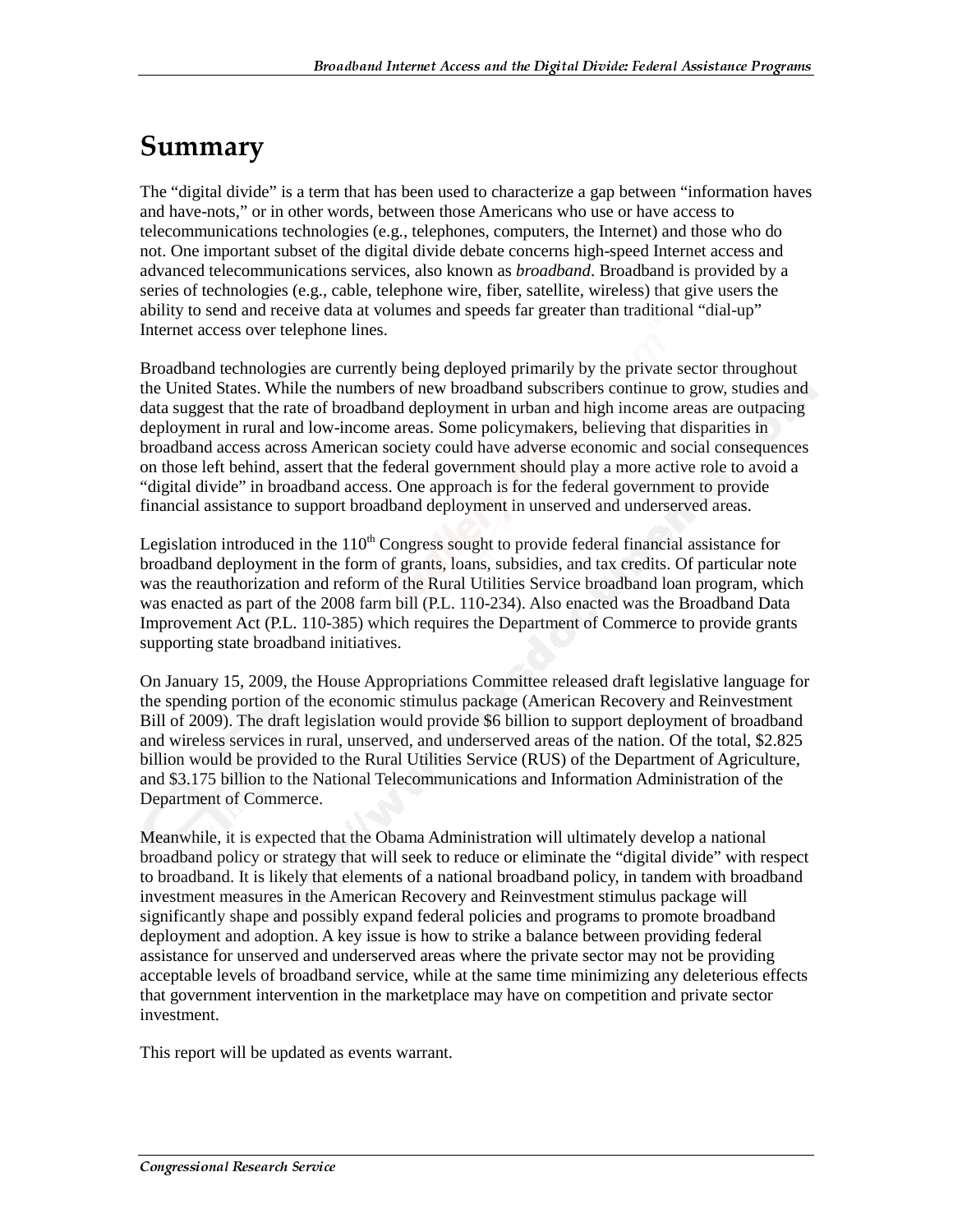## **Contents**

### **Tables**

| Table 1. Selected Federal Domestic Assistance Programs Related to Telecommunications |  |
|--------------------------------------------------------------------------------------|--|
|                                                                                      |  |
|                                                                                      |  |

### Contacts

|--|--|--|--|--|--|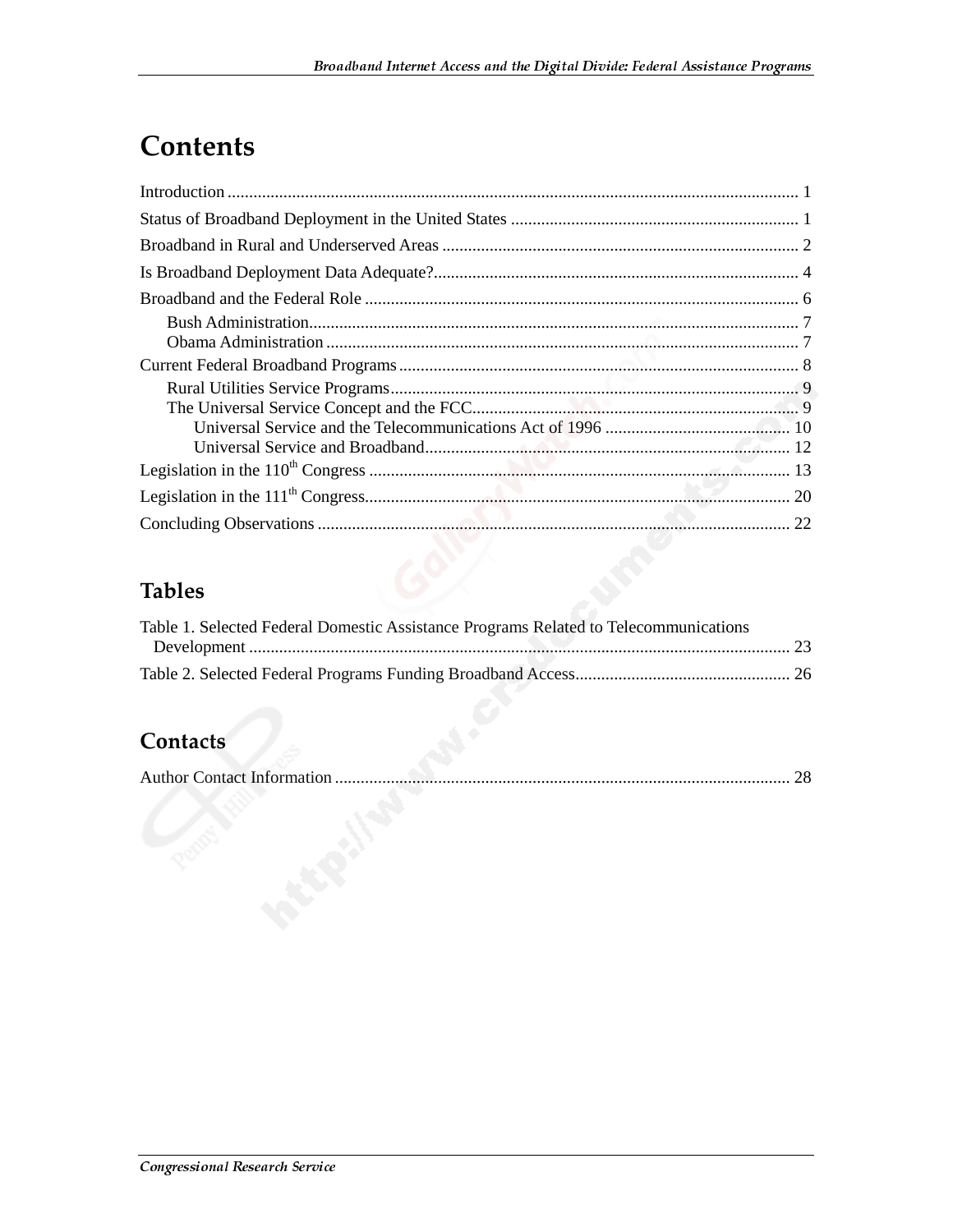## <u>Introduction</u>

The "digital divide" is a term used to describe a perceived gap between perceived "information haves and have-nots," or in other words, between those Americans who use or have access to telecommunications technologies (e.g., telephones, computers, the Internet) and those who do not.<sup>1</sup> Whether or not individuals or communities fall into the "information haves" category depends on a number of factors, ranging from the presence of computers in the home, to training and education, to the availability of affordable Internet access.

Broadband technologies are currently being deployed primarily by the private sector throughout the United States. While the numbers of new broadband subscribers continue to grow, studies and data suggest that the rate of broadband deployment in urban and high income areas are outpacing deployment in rural and low-income areas. Some policymakers, believing that disparities in broadband access across American society could have adverse economic and social consequences on those left behind, assert that the federal government should play a more active role to avoid a "digital divide" in broadband access. One approach is for the federal government to provide financial assistance to support broadband deployment in unserved and underserved areas.

## **Status of Broadband Deployment in the United States**

Prior to the late 1990s, American homes accessed the Internet at maximum speeds of 56 kilobits per second by dialing up an Internet Service Provider (such as AOL) over the same copper telephone line used for traditional voice service. A relatively small number of businesses and institutions used broadband or high speed connections through the installation of special "dedicated lines" typically provided by their local telephone company. Starting in the late 1990s, cable television companies began offering cable modem broadband service to homes and businesses. This was accompanied by telephone companies beginning to offer DSL service (broadband over existing copper telephone wireline). Growth has been steep, rising from 2.8 million high speed lines reported as of December 1999, to 100.9 million lines as of June 30, 2007. Of the 100.9 million high speed lines reported by the FCC, 65.9 million serve residential users.<sup>2</sup> Since the deployment of residential broadband in the United States, the primary residential broadband technologies deployed continue to be cable modem and DSL. A distinction is often made between "current generation" and "next generation" broadband (commonly referred to as next generation networks or NGN). "Current generation" typically refers to currently deployed cable, DSL, and many wireless systems, while "next generation" refers to dramatically faster download and upload speeds offered by fiber technologies and also potentially by future generations of cable, DSL, and wireless technologies.<sup>3</sup> In general, the greater the download and

<sup>&</sup>lt;sup>1</sup> The term "digital divide" can also refer to international disparities in access to information technology. This report focuses on domestic issues only.

<sup>2</sup> FCC, *High-Speed Services for Internet Access: Status as of June 30, 2007,* March 2008. Available at http://hraunfoss.fcc.gov/edocs\_public/attachmatch/DOC-280906A1.pdf.

<sup>&</sup>lt;sup>3</sup> Initially, and for many years following, the FCC defined broadband (or more specifically "high-speed lines") as over 200 kilobits per second (kbps) in at least one direction, which was roughly four times the speed of conventional dialup Internet access. In recent years, the 200 kbps threshold was considered too low, and on March 19, 2008, the FCC adopted a report and order (FCC 08-89) establishing new categories of broadband speed tiers for data collection (continued...)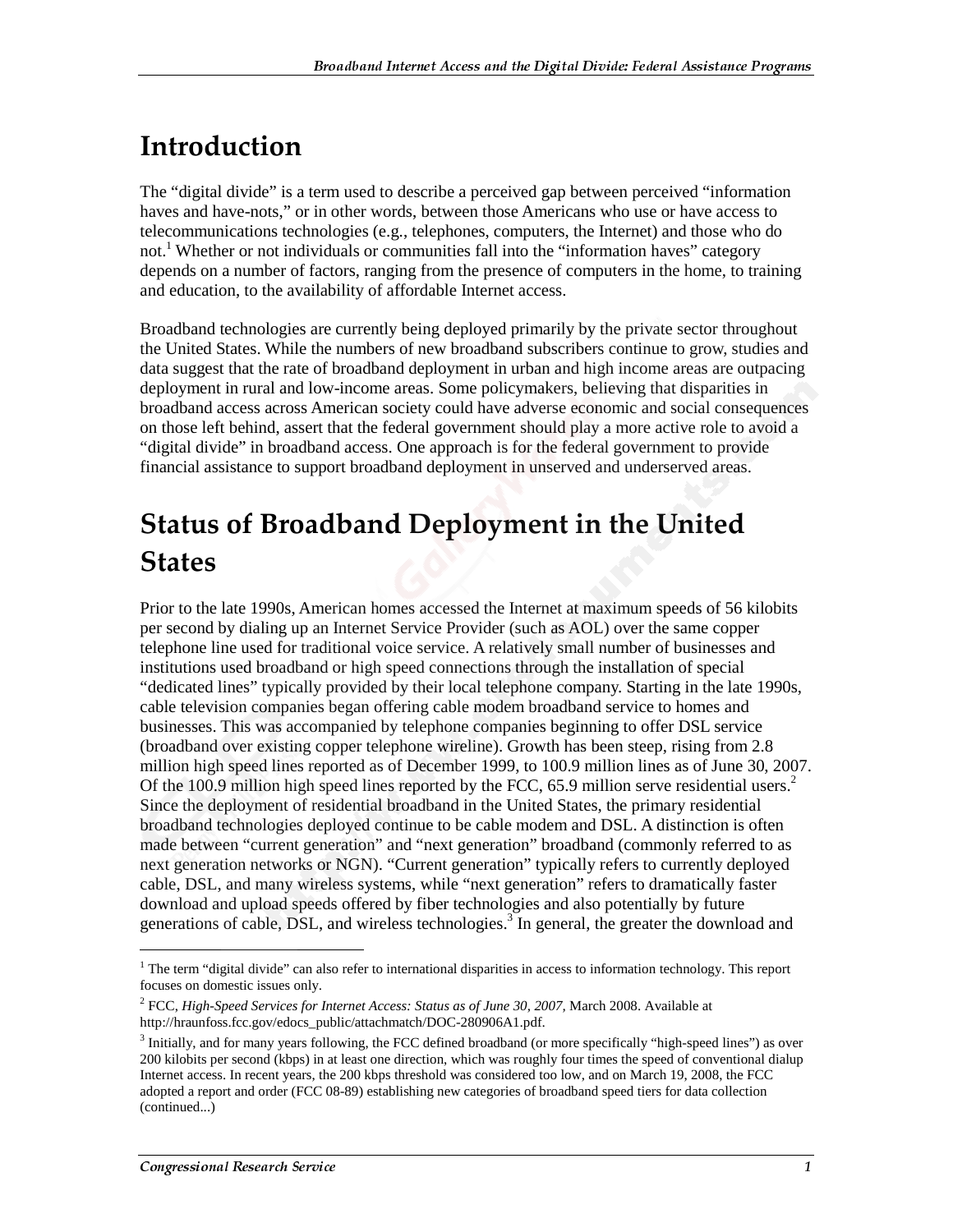upload speeds offered by a broadband connection, the more sophisticated (and potentially valuable) the application that is enabled.

The latest data from the FCC indicate that broadband adoption stands at roughly 58% of U.S. households,<sup>4</sup> while less than 10% of households have no access to any broadband provider whatsoever (not including satellite).<sup>5</sup> Similarly, December 2008 survey data from the Pew Internet and American Life Project found that 57% of Americans have broadband at home.<sup>6</sup> While the broadband *adoption* or *penetration* rate stands at close to 60% of U.S. households, broadband *availability* is much higher, at more than 90% of households. Thus, approximately 30% of households have access to some type of terrestrial (non-satellite) broadband service, but do not choose to subscribe. According to the FCC, possible reasons for the gap between broadband availability and subscribership include the lack of computers in some homes, price of broadband service, lack of content, and the availability of broadband at work.<sup>7</sup> According to Pew, nonbroadband users tend to be older, have lower incomes, have trouble using technology, and may not see the relevance of using the Internet to their lives. Between 2007 and 2008, low income Americans (under \$20,000 annual income) and African Americans showed no significant growth in home broadband adoption after strong growth in previous years. $8$ 

### Broadband in Rural and Underserved Areas<sup>9</sup>

While the number of new broadband subscribers continues to grow, the rate of broadband deployment in urban and high income areas appears to be outpacing deployment in rural and lowincome areas. While there are many examples of rural communities with state of the art telecommunications facilities, $^{10}$  recent surveys and studies have indicated that, in general, rural areas tend to lag behind urban and suburban areas in broadband deployment.<sup>11</sup> Data (2008) from

(...continued)

purposes. Specifically, 200 kbps to 768 kbps will be considered "first generation," 768 kbps to 1.5 Mbps as "basic broadband tier 1," and increasingly higher speed tiers as broadband tiers 2 through 7 (tier seven is greater than or equal to 100 Mbps in any one direction). Tiers can change as technology advances.

<sup>4</sup> Percentage assumes one high speed line per household, 65.9 million residential high speed lines (per June 30, 2007 FCC data) and 114 million households in the United States (2006 Census data).

<sup>5</sup> S. Derek Turner, Free Press, *Down Payment on Our Digital Future*, December 2008, p. 8.

<sup>6</sup> Horrigan, John, Pew Internet & American Life Project, "Barriers to Broadband Adoption – The User Perspective," December 19, 2008, p. 1. Available at http://otrans.3cdn.net/fe2b6b302960dbe0d7\_bqm6ib242.pdf.

<sup>7</sup> Federal Communications Commission, *Fourth Report to Congress*, "Availability of Advanced Telecommunications Capability in the United States," GN Docket No. 04-54, FCC 04-208, September 9, 2004, p. 38. Available at http://hraunfoss.fcc.gov/edocs\_public/attachmatch/FCC-04-208A1.pdf.

<sup>&</sup>lt;sup>8</sup> "Barriers to Broadband Adoption - The User Perspective," p. 1.

<sup>&</sup>lt;sup>9</sup> For more information on rural broadband and broadband programs at the Rural Utilities Service, see CRS Report RL33816, *Broadband Loan and Grant Programs in the USDA's Rural Utilities Service*, by Lennard G. Kruger**.**

<sup>&</sup>lt;sup>10</sup> See for example: National Exchange Carrier Association (NECA), Trends 2006: Making Progress With Broadband, 2006, 26 p. Available at http://www.neca.org/media/trends\_brochure\_website.pdf.

<sup>&</sup>lt;sup>11</sup> For example, 2008 data from the Pew Internet & American Life Project indicate that while broadband adoption is growing in urban, suburban, and rural areas, broadband users make up larger percentages of urban and suburban users than rural users. Pew found that the percentage of all U.S. adults with broadband at home is 60% for suburban areas, 57% for urban areas, and 38% for rural areas. See Horrigan, John B., Pew Internet & American Life Project, Home Broadband Adoption 2008, July 2008, p. 3. Available at http://www.pewinternet.org/pdfs/PIP\_Broadband\_2008.pdf.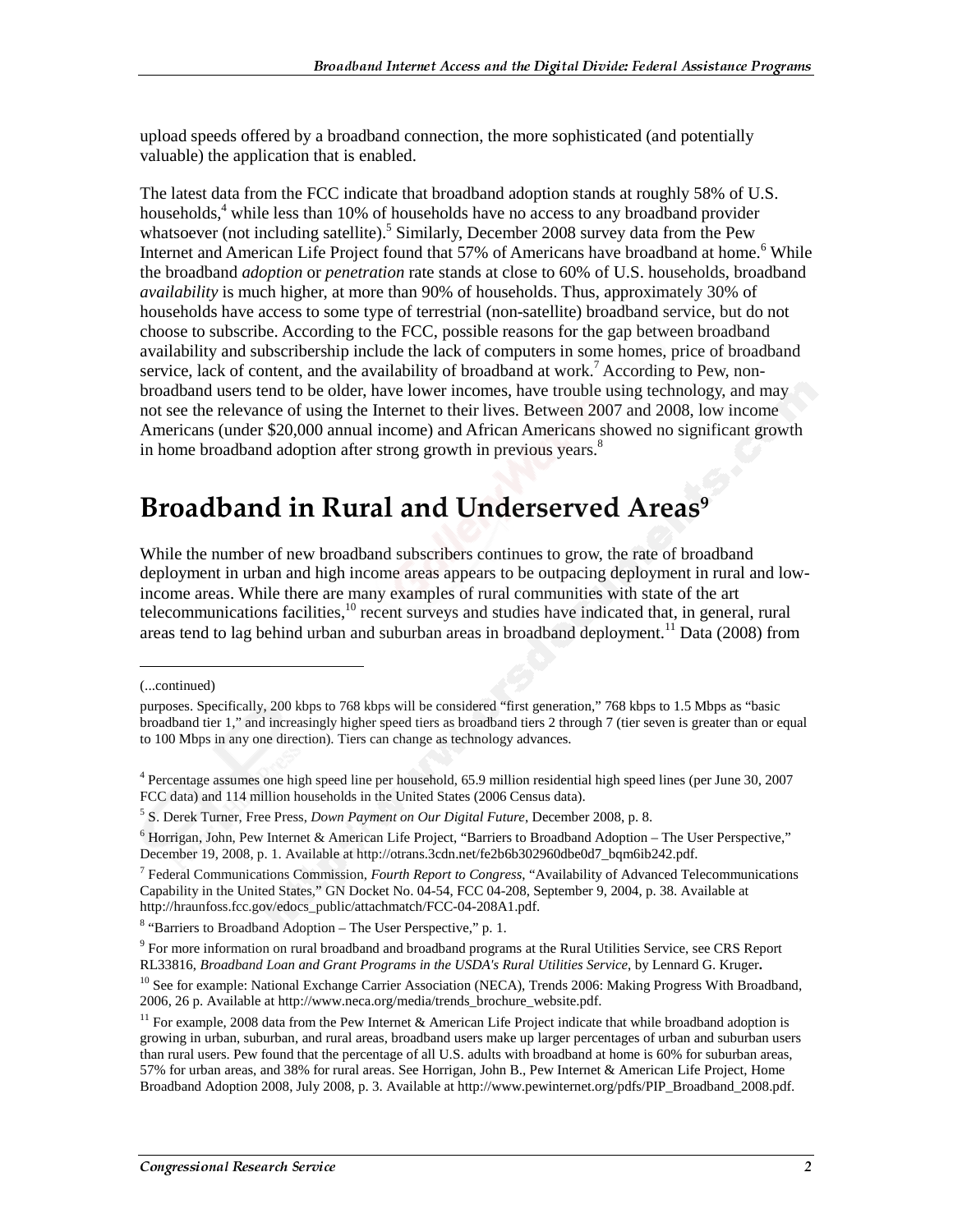the Pew Internet & American Life Project indicate that while broadband adoption is growing in urban, suburban, and rural areas, broadband users make up larger percentages of urban and suburban users than rural users. Pew found that the percentage of all U.S. adults with broadband at home is 60% for suburban areas, 57% for urban areas, and 38% for rural areas.<sup>12</sup>

Similarly, according to the latest FCC data on the deployment of high-speed Internet connections (released March 2008), high-speed subscribers were reported in 99% of the most densely populated zip codes, as opposed to 91% of zip codes with the lowest population densities. For zip codes ranked by median family income, high-speed subscribers were reported present in 99% of the top one-tenth of zip codes, as compared to 92% of the bottom one-tenth of zip codes.<sup>13</sup>

The comparatively lower population density of rural areas is likely the major reason why broadband is less deployed than in more highly populated suburban and urban areas. Particularly for wireline broadband technologies—such as cable modem and DSL—the greater the geographical distances among customers, the larger the cost to serve those customers. Thus, there is often less incentive for companies to invest in broadband in rural areas than, for example, in an urban area where there is more demand (more customers with perhaps higher incomes) and less cost to wire the market area. $14$ 

Some policymakers believe that disparities in broadband access across American society could have adverse consequences on those left behind, and that advanced Internet applications critical for businesses and consumers to engage in e-commerce are increasingly dependent on high speed broadband connections to the Internet. Thus, some say, communities and individuals without access to broadband could be at risk to the extent that e-commerce becomes a critical factor in determining future economic development and prosperity. A February 2006 study done by the Massachusetts Institute of Technology for the Economic Development Administration of the Department of Commerce marked the first attempt to quantitatively measure the impact of broadband on economic growth. The study found that "between 1998 and 2002, communities in which mass-market broadband was available by December 1999 experienced more rapid growth in employment, the number of businesses overall, and businesses in IT-intensive sectors, relative to comparable communities without broadband at that time."<sup>15</sup>

Subsequently, a June 2007 report from the Brookings Institution found that for every one percentage point increase in broadband penetration in a state, employment is projected to increase by 0.2 to 0.3% per year. For the entire U.S. private non-farm economy, the study projected an increase of about 300,000 jobs, assuming the economy is not already at full employment.<sup>16</sup>

1

<sup>12</sup> Horrigan, John B., Pew Internet & American Life Project, *Home Broadband Adoption 2008,* July 2008, p. 3. Available at http://www.pewinternet.org/pdfs/PIP\_Broadband\_2008.pdf.

<sup>13</sup> FCC, *High-Speed Services for Internet Access: Status as of June 30, 2007,* p. 4.

<sup>&</sup>lt;sup>14</sup> The terrain of rural areas can also be a hindrance to broadband deployment because it is more expensive to deploy broadband technologies in a mountainous or heavily forested area. An additional added cost factor for remote areas can be the expense of "backhaul" (e.g., the "middle mile") which refers to the installation of a dedicated line which transmits a signal to and from an Internet backbone which is typically located in or near an urban area.

<sup>15</sup> Gillett, Sharon E., Massachusetts Institute of Technology, *Measuring Broadband's Economic Impact*, report prepared for the Economic Development Administration, U.S. Department of Commerce, February 28, 2006 p. 4.

<sup>16</sup> Crandall, Robert, William Lehr, and Robert Litan, *The Effects of Broadband Deployment on Output and Employment: A Cross-sectional Analysis of U.S. Data*, June 2007, 20 pp. Available at http://www3.brookings.edu/ views/papers/crandall/200706litan.pdf.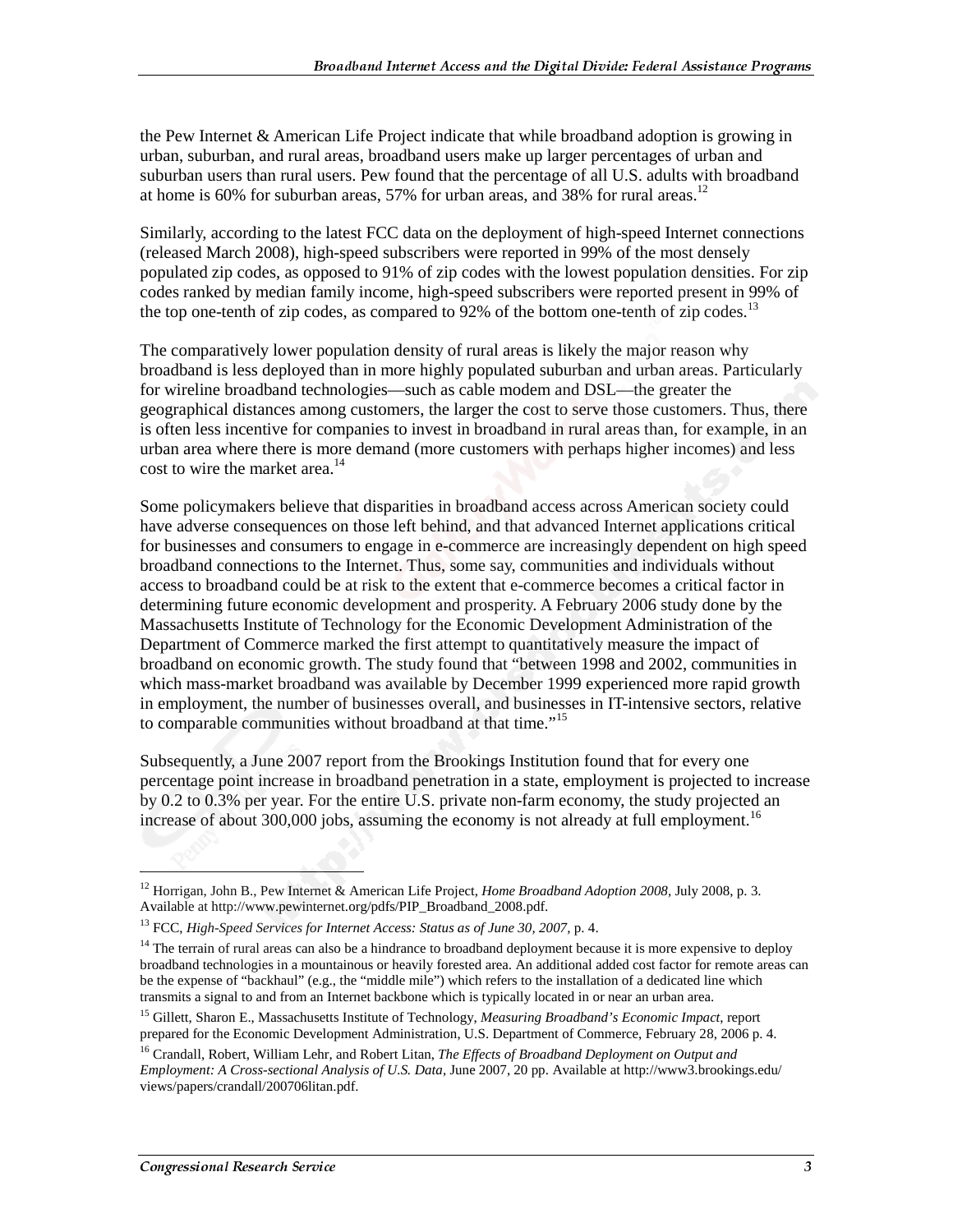Some also argue that broadband is an important contributor to U.S. future economic strength with respect to the rest of the world. According to the International Telecommunications Union, the U.S. ranks  $24<sup>th</sup>$  worldwide in broadband penetration (subscriptions per 100 inhabitants in 2007).<sup>17</sup> Data from the Organization for Economic Cooperation and Development (OECD) found the U.S. ranking  $15<sup>th</sup>$  among OECD nations in broadband access per 100 inhabitants as of December 2007.<sup>18</sup> By contrast, in 2001 an OECD study found the U.S. ranking  $4<sup>th</sup>$  in broadband subscribership per 100 inhabitants (after Korea, Sweden, and Canada).<sup>19</sup> While many argue that the U.S. declining performance in international broadband rankings is a cause for concern,<sup>20</sup> others maintain that the OECD and ITU data undercount U.S. broadband deployment, $^{21}$  and that cross-country broadband deployment comparisons are not necessarily meaningful and inherently problematic.<sup>22</sup> Finally, an issue related to international broadband rankings is the extent to which broadband speeds and prices differ between the U.S. and the rest of the world.<sup>23</sup>

### Is Broadband Deployment Data Adequate?

Obtaining an accurate snapshot of the status of broadband deployment is problematic. Anecdotes abound of rural and low-income areas which do not have adequate Internet access, as well as those which are receiving access to high-speed, state-of-the-art connections. Rapidly evolving technologies, the constant flux of the telecommunications industry, the uncertainty of consumer wants and needs, and the sheer diversity and size of the nation's economy and geography make the status of broadband deployment very difficult to characterize. The FCC periodically collects broadband deployment data from the private sector via "FCC Form 477"—a standardized information gathering survey. Statistics derived from the Form 477 survey are published every six months. Additionally, data from Form 477 are used as the basis of the FCC's (to date) five broadband deployment reports.

<sup>17</sup> International Telecommunications Union, *Economies by broadband penetration, 2007.* Available at http://www.itu.int/ITU-D/ict/statistics/at\_glance/top20\_broad\_2007.html.

<sup>18</sup> OECD, *OECD Broadband Statistics, December 2007*. Available at http://www.oecd.org/sti/ict/broadband.

<sup>19</sup> OECD, Directorate for Science, Technology and Industry, *The Development of Broadband Access in OECD Countries*, October 29, 2001, 63 pp. For a comparison of government broadband policies, also see OECD, Directorate for Science, Technology and Industry, *Broadband Infrastructure Deployment: The Role of Government Assistance*, May 22, 2002, 42 pp.

<sup>20</sup> See Turner, Derek S., Free Press, *Broadband Reality Check II: The Truth Behind America's Digital Divide*, August 2006, pp 8-11. Available at http://www.freepress.net/files/bbrc2-final.pdf; and Turner, Derek S., Free Press, *'Shooting the Messenger' Myth vs. Reality: U.S. Broadband Policy and International Broadband Rankings*, July 2007, 25 pp., available at http://www.freepress.net/files/shooting\_the\_messenger.pdf.

<sup>21</sup> National Telecommunications and Information Administration, *Fact Sheet: United States Maintains Information and Communication Technology (ICT) Leadership and Economic Strength*, at http://www.ntia.doc.gov/ntiahome/press/ 2007/ICTleader\_042407.html.

<sup>22</sup> See Wallsten, Scott, Progress and Freedom Foundation, *Towards Effective U.S. Broadband Policies*, May 2007, 19 pp. Available at http://www.pff.org/issues-pubs/pops/pop14.7usbroadbandpolicy.pdf. Also see Ford, George, Phoenix Center, *The Broadband Performance Index: What Really Drives Broadband Adoption Across the OECD?*, Phoenix Center Policy Paper Number 33, May 2008, 27 pp; available at http://www.phoenix-center.org/pcpp/PCPP33Final.pdf.

<sup>&</sup>lt;sup>23</sup> See price and services and speed data on OECD Broadband Portal, available at http://www.oecd.org/sti/ict/ broadband; Turner, Derek S., Free Press, *Broadband Reality Check II: The Truth Behind America's Digital Divide*, August 2006, pp 5-9; Kende, Michael, Analysis Consulting Limited, *Survey of International Broadband Offerings*, October 4, 2006, 12 p, available at http://www.analysys.com/pdfs/BroadbandPerformanceSurvey.pdf; and Atkinson, Robert D., The International Technology and Innovation Foundation, *Explaining International Broadband Leadership*, May 2008, 108 p, available at http://www.itif.org/files/ExplainingBBLeadership.pdf.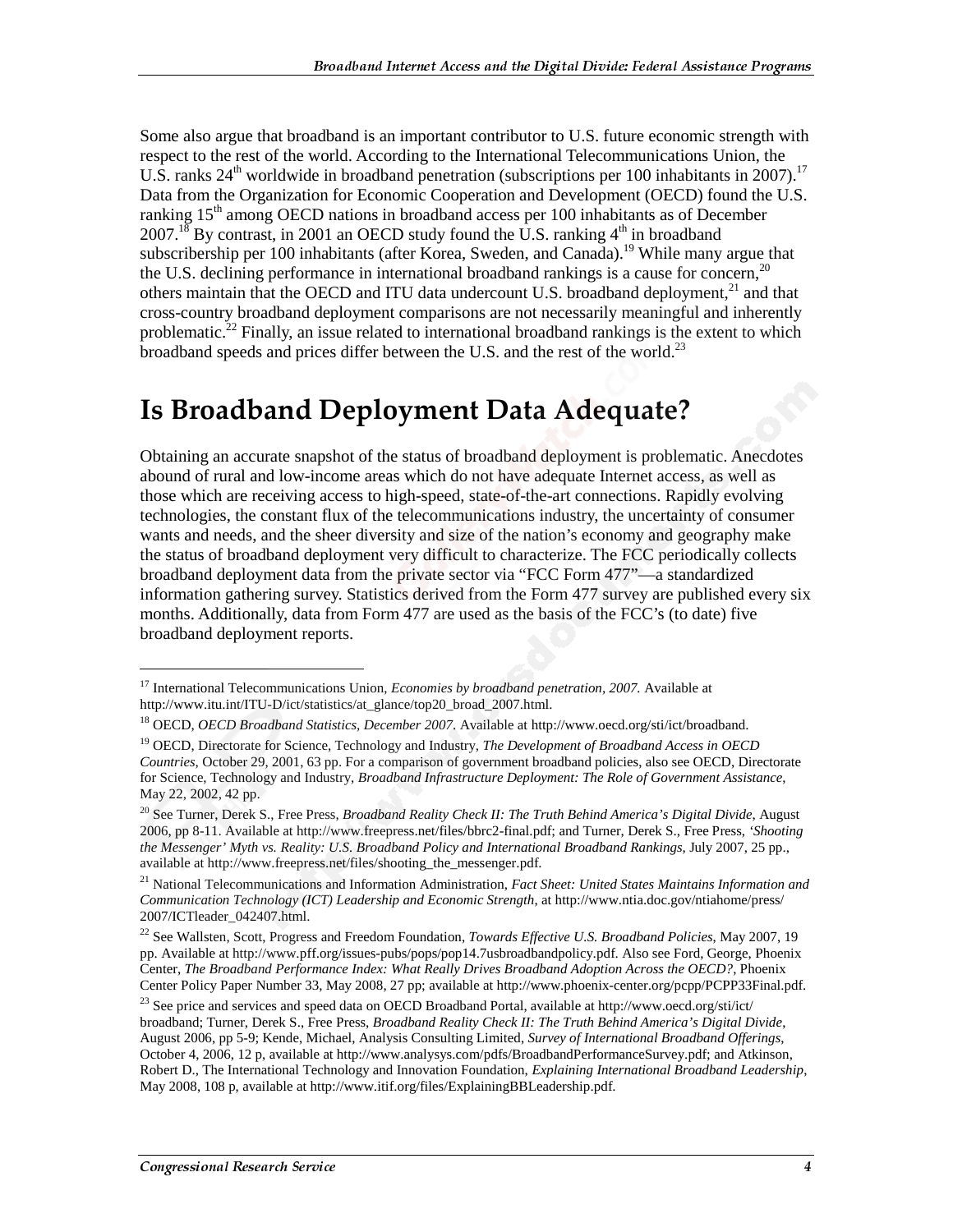The FCC is working to refine the data used in future Reports in order to provide an increasingly accurate portrayal. In its March 17, 2004 Notice of Inquiry for the *Fourth Report*, the FCC sought comments on specific proposals to improve the FCC Form 477 data gathering program.<sup>24</sup> On November 9, 2004, the FCC voted to expand its data collection program by requiring reports from all facilities based carriers regardless of size in order to better track rural and underserved markets, by requiring broadband providers to provide more information on the speed and nature of their service, and by establishing broadband-over-power line as a separate category in order to track its development and deployment. The FCC Form 477 data gathering program was extended for five years beyond its March 2005 expiration date.<sup>25</sup>

The Government Accountability Office (GAO) has cited concerns about the FCC's zip-code level data. Of particular concern is that the FCC will report broadband service in a zip code even if a company reports service to only one subscriber, which in turn can lead to some observers overstating broadband deployment. According to GAO, "the data may not provide a highly accurate depiction of local deployment of broadband infrastructures for residential service, especially in rural areas." The FCC has acknowledged the limitations in its zip code level data.<sup>26</sup>

On April 16, 2007, the FCC announced a Notice of Proposed Rulemaking which sought comment on a number of broadband data collection issues, including how to develop a more accurate picture of broadband deployment; gathering information on price, other factors determining consumer uptake of broadband, and international comparisons; how to improve data on wireless broadband; how to collect information on subscribership to voice over Internet Protocol service (VoIP); and whether to modify collection of speed tier information.<sup>27</sup>

On March 19, 2008, the FCC adopted an Order that substantially expands its broadband data collection capability. Specifically, the Order expands the number of broadband reporting speed tiers to capture more information about upload and download speeds offered in the marketplace, requires broadband providers to report numbers of broadband subscribers by census tract, and improves the accuracy of information collected on mobile wireless broadband deployment. Additionally, in a Further Notice of Proposed Rulemaking, the FCC sought comment on broadband service pricing and availability.<sup>28</sup>

During the  $110<sup>th</sup>$  Congress, state initiatives to collect broadband deployment data in order to promote broadband in underserved areas were viewed as a possible model for governmental efforts to encourage broadband. In particular, an initiative in the Commonwealth of Kentucky—

ļ

<sup>&</sup>lt;sup>24</sup> Federal Communications Commission, *Notice of Inquiry*, "Concerning the Deployment of Advanced Telecommunications Capability to All Americans in a Reasonable and Timely Fashion, and possible Steps to Accelerate Such Deployment Pursuant to Section 706 of the Telecommunications Act of 1996," FCC 04-55, March 17, 2004, p. 6.

<sup>25</sup> FCC News Release, *FCC Improves Data Collection to Monitor Nationwide Broadband Rollout*, November 9, 2004. Available at http://hraunfoss.fcc.gov/edocs\_public/attachmatch/DOC-254115A1.pdf.

<sup>&</sup>lt;sup>26</sup> U.S. Government Accountability Office, *Broadband Deployment is Extensive throughout the United States, but It Is Difficult to Assess the Extent of Deployment Gaps in Rural Areas*, GAO-06-426, May 2006, p. 3.

<sup>27</sup> Federal Communications Commission, *Notice Proposed Rulemaking*, "Development of Nationwide Broadband Data to Evaluate Reasonable and Timely Deployment of Advanced Services to All Americans, Improvement of Wireless Broadband Subscribership Data, and Development of Data on Interconnected Voice Over Internet Protocol (VoIP) Subscribership," WC Docket No. 07-38, FCC 07-17, released April 16, 2007, 56 pp.

<sup>&</sup>lt;sup>28</sup> FCC, News Release, "FCC Expands, Improves Broadband Data Collection," March 19, 2008. Available at http://hraunfoss.fcc.gov/edocs\_public/attachmatch/DOC-280909A1.pdf.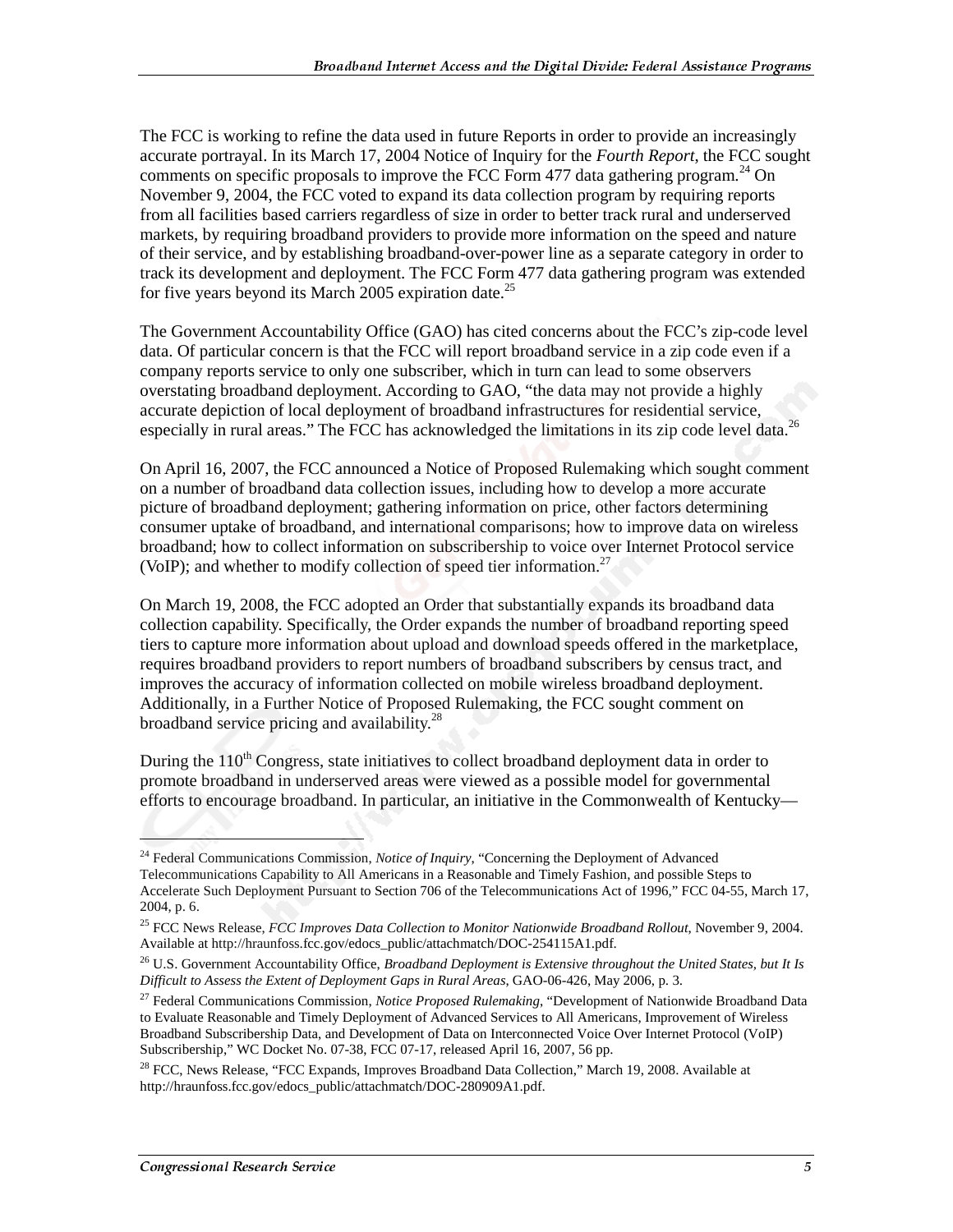called ConnectKentucky—has developed detailed broadband inventory mapping which identifies local communities that lack adequate broadband service. Kentucky is using this data to promote public-private partnerships in order to reach a goal of universal broadband coverage in the state.<sup>29</sup> Other states are pursuing or considering similar approaches.

The 110<sup>th</sup> Congress explored ways to support or implement the types of broadband mapping and data collection efforts demonstrated by ConnectKentucky. The Broadband Data Improvement Act was enacted by the  $110^{th}$  Congress and became P.L. 110-385 on October 10, 2008. The law requires the FCC to collect demographic information on unserved areas, data comparing broadband service with 75 communities in at least 25 nations abroad, and data on consumer use of broadband. The act also directs the Census Bureau to collect broadband data, the Government Accountability Office to study broadband data metrics and standards, and the Department of Commerce to provide grants supporting state broadband initiatives.

### Broadband and the Federal Role

The Telecommunications Act of 1996 (P.L. 104-104) addressed the issue of whether the federal government should intervene to prevent a "digital divide" in broadband access. Section 706 requires the FCC to determine whether "advanced telecommunications capability [i.e., broadband or high-speed access] is being deployed to all Americans in a reasonable and timely fashion." If this is not the case, the act directs the FCC to "take immediate action to accelerate deployment of such capability by removing barriers to infrastructure investment and by promoting competition in the telecommunications market."

Since 1999, the FCC has issued and adopted five reports pursuant to Section 706. All five reports formally concluded that the deployment of advanced telecommunications capability to all Americans is reasonable and timely. The fifth and most recent 706 report was adopted on March 19, 2008, and released on June 12, 2008.30 Two FCC Commissioners (Michael Copps and Jonathan Adelstein) have repeatedly dissented from the reports' conclusions that broadband deployment is reasonable and timely, arguing that the relatively poor world ranking of United States broadband penetration indicates that deployment is insufficient, that the FCC's definition of broadband as 200 kilobits per second was outdated and not comparable to the much higher speeds available to consumers in other countries, that the use of zip code data (measuring the presence of at least one broadband subscriber within a zip code area) did not sufficiently characterize the availability of broadband across geographic areas, and that broadband deployment is impeded by the lack of a comprehensive national broadband policy.<sup>31</sup>

 $\overline{a}$ 

<sup>&</sup>lt;sup>29</sup> Testimony of Brian Mefford, President and CEO, Connected Nation, Inc., before the Senate Committee on Commerce, Science and Transportation, April 24, 2007. Available at http://commerce.senate.gov/public/\_files/ DC\_Committeetestimony\_04\_23\_07.pdf.

<sup>30</sup> Federal Communications Commission, *Fifth Report*, "In the Matter of Inquiry Concerning the Deployment of Advanced Telecommunications Capability to All Americans in a Reasonable and Timely Fashion, and Possible Steps to Accelerate Such Deployment Pursuant to Section 706 of the Telecommunications Act of 1996," GN Docket No. 07- 45, FCC 08-88, Adopted March 19, 2008, Released June 12, 2008. 76 pp. Available at http://hraunfoss.fcc.gov/ edocs\_public/attachmatch/FCC-08-88A1.pdf.

 $31$  Ibid., pp. 5, 7.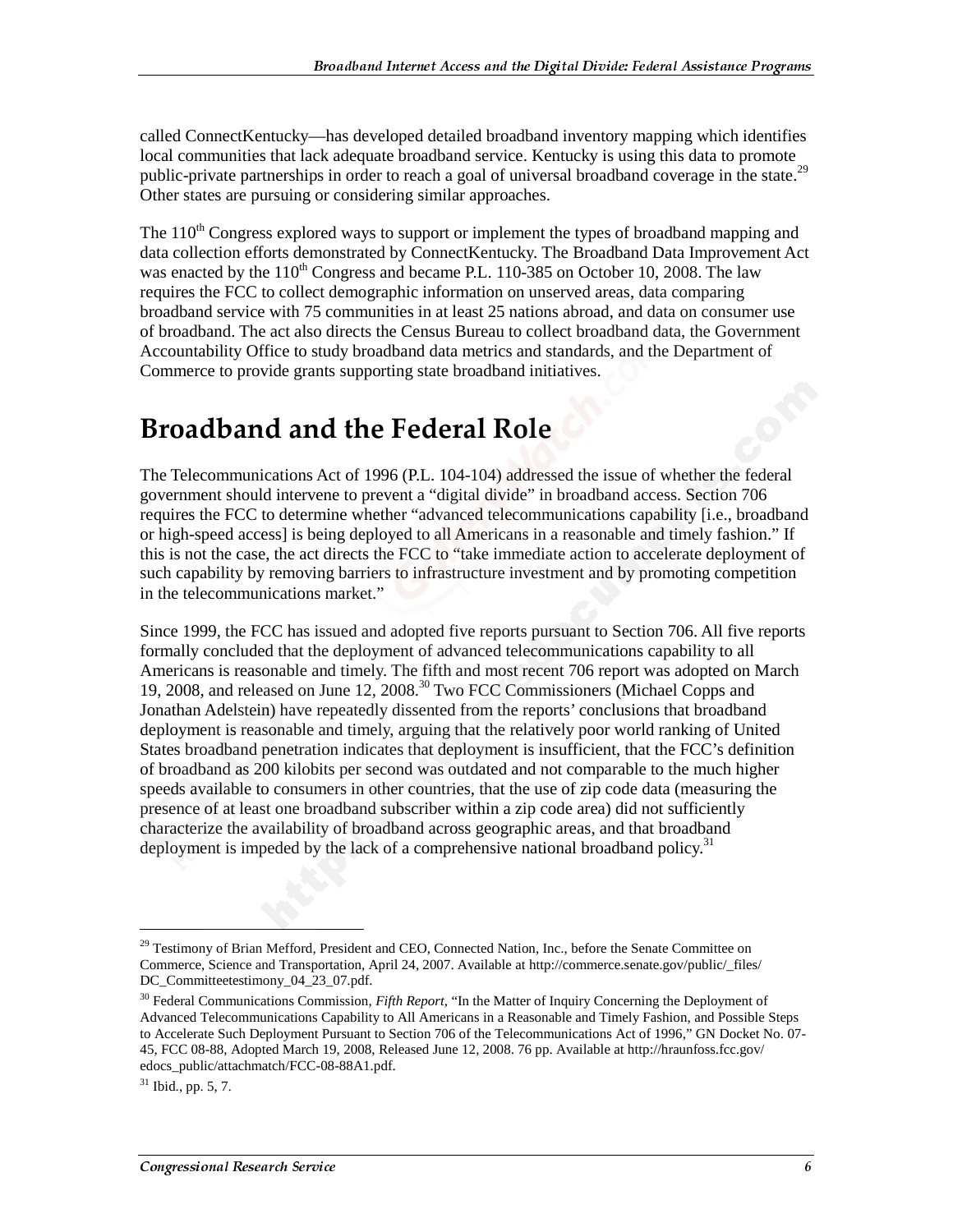### **Bush Administration**

The Bush Administration pursued a broadband policy that emphasized deregulation, nonintervention by government in the marketplace, and general tax policies intended to foster overall economic growth. On March 26, 2004, President Bush endorsed a goal of "universal broadband access by 2007," and on April 26, 2004, announced a broadband initiative which included promoting legislation which would permanently prohibit all broadband taxes, making spectrum available for wireless broadband and creating technical standards for broadband over power lines, and simplifying rights-of-way processes on federal lands for broadband providers.<sup>32</sup> Subsequently, on January 31, 2008, NTIA released a report, entitled, *Networked Nation: Broadband in America, 2007* which characterized the Bush Administration's broadband initiative as follows:

From its first days, the Administration has implemented a comprehensive and integrated package of technology, regulatory, and fiscal policies designed to lower barriers and create an environment in which broadband innovation and competition can flourish.<sup>33</sup>

The Bush Administration broadband policy embraced the view that a minimum of government intervention would create an economic climate favorable to private sector investment in the broadband market. According to NTIA, the report showed "that the Administration's technology, regulatory, and fiscal policies have stimulated innovation and competition, and encouraged investment in the U.S. broadband market contributing to significantly increased accessibility of broadband services."34

During the  $110<sup>th</sup>$  Congress, some policymakers disagreed with the Bush Administration's assessment and asserted that the federal government should play a more active role to avoid a "digital divide" in broadband access. Bills were introduced seeking to provide federal financial assistance for broadband deployment in the form of grants, loans, subsidies, and/or tax credits.

### **Obama Administration**

It is expected that the Obama Administration will ultimately develop a national broadband policy or strategy that will seek to reduce or eliminate the "digital divide" with respect to broadband. One of the key elements of the Obama transition's technology agenda is to "deploy nextgeneration broadband," and specifically:

Work towards true broadband in every community in America through a combination of reform of the Universal Service Fund, better use of the nation's wireless spectrum, promotion of next-generation facilities, technologies and applications, and new tax and loan incentives. America should lead the world in broadband penetration and Internet access.<sup>3</sup>

<sup>&</sup>lt;sup>32</sup> See White House, A New Generation of American Innovation, April 2004. Available at http://www.whitehouse.gov/ infocus/technology/economic\_policy200404/innovation.pdf.

<sup>&</sup>lt;sup>33</sup> U.S. Department of Commerce, National Telecommunications and Information Administration, Networked Nation: Broadband in America 2007, January 2008, p. I. Available at http://www.ntia.doc.gov/reports/2008/ NetworkedNationBroadbandinAmerica2007.pdf.

<sup>34</sup> NTIA, *Press Release*, "Gutierrez Hails Dramatic U.S. Broadband Growth," January 31, 2008. Available at http://www.ntia.doc.gov/ntiahome/press/2008/NetworkedNation\_013108.html.

<sup>35</sup> Office of the President-Elect, *Technology Agenda*, available at http://change.gov/agenda/technology\_agenda.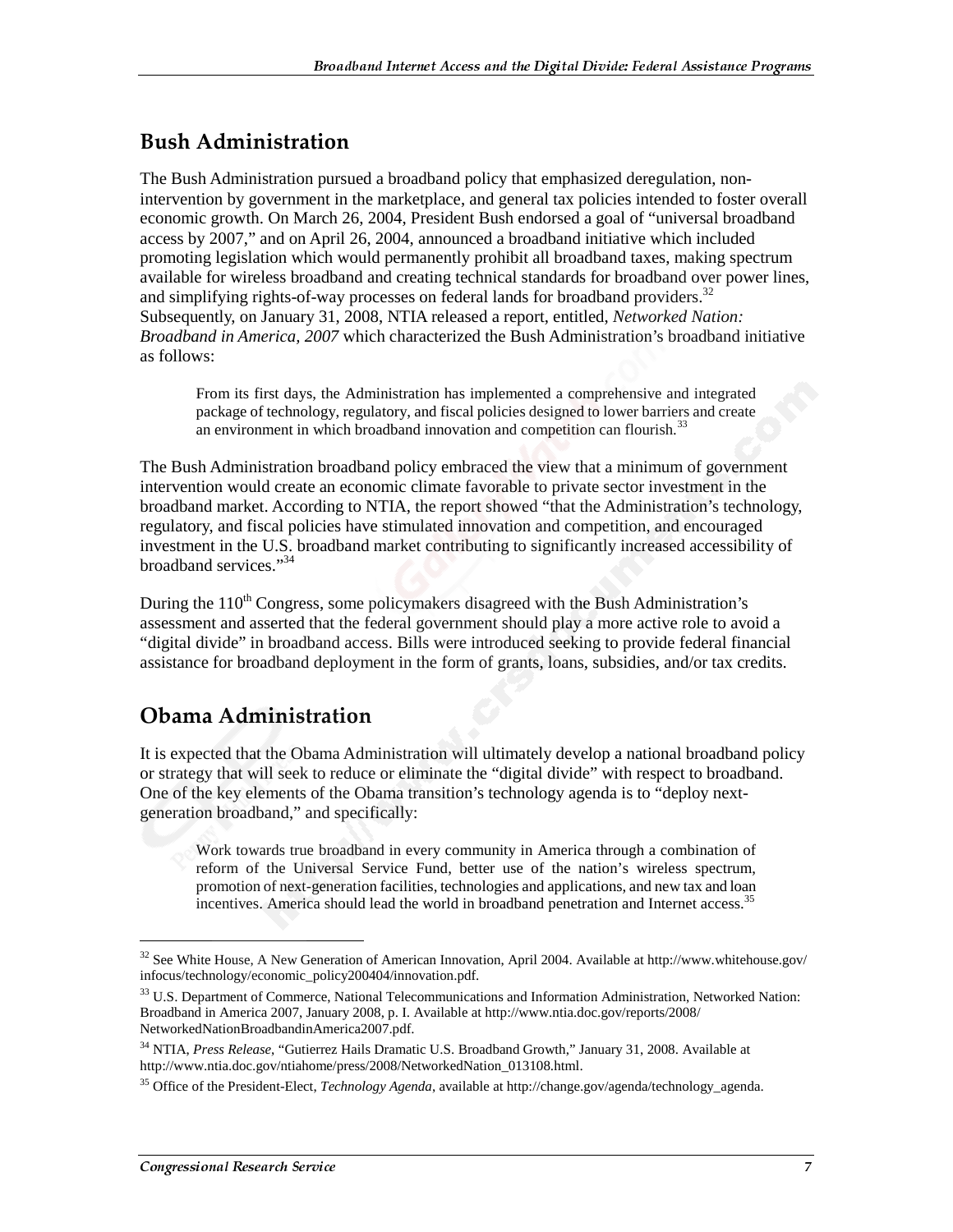The Obama campaign released a policy blueprint for technology and innovation that includes policy proposals intended to result in full broadband penetration and deployment of nextgeneration broadband. Specifically, policy proposals include:

- redefining broadband at speeds "demanded by  $21<sup>st</sup>$  century business and communications;"
- reforming universal service to support affordable broadband specifically focusing on unserved communities;
- creating incentives for more efficient use of government spectrum and new standards for commercial spectrum to bring affordable broadband to rural communities;
- ensuring that schools, libraries and hospitals have access to next-generation networks and that adequate training and resources are available to enable these institutions to take full advantage of broadband connectivity; and
- encouraging public/private partnerships at the local level that result in broadband to unserved communities.<sup>36</sup>

It is likely that these and other potential elements of a national broadband policy, in tandem with broadband investment measures in the American Recovery and Reinvestment stimulus package will significantly shape and possibly expand federal policies and programs to promote broadband deployment and adoption.

### **Current Federal Broadband Programs**

The Rural Broadband Access Loan and Loan Guarantee Program and the Community Connect Broadband Grants, both at the Rural Utilities Service of the U.S. Department of Agriculture, are currently the only federal programs *exclusively* dedicated to deploying broadband infrastructure. However, there exist other federal programs that provide financial assistance for various aspects of telecommunications development. The major vehicle for funding telecommunications development, particularly in rural and low-income areas, is the Universal Service Fund (USF). While the USF's High Cost Program does not *explicitly* fund broadband infrastructure, subsidies are used, in many cases, to upgrade existing telephone networks so that they are capable of delivering high-speed services. Additionally, subsidies provided by USF's Schools and Libraries Program and Rural Health Care Program are used for a variety of telecommunications services, including broadband access.

**Table 1** (at the end of this report) shows selected federal domestic assistance programs throughout the federal government that can be associated with telecommunications development. Many (if not most) of these programs can be related, if not necessarily to the deployment of broadband technologies in particular, then to telecommunications and the "digital divide" issue generally.

<sup>36</sup> Barack Obama, *Connecting and Empowering All Americans Through Technology and Innovation*, 2008, available at http://obama.3cdn.net/780e0e91ccb6cdbf6e\_6udymvin7.pdf.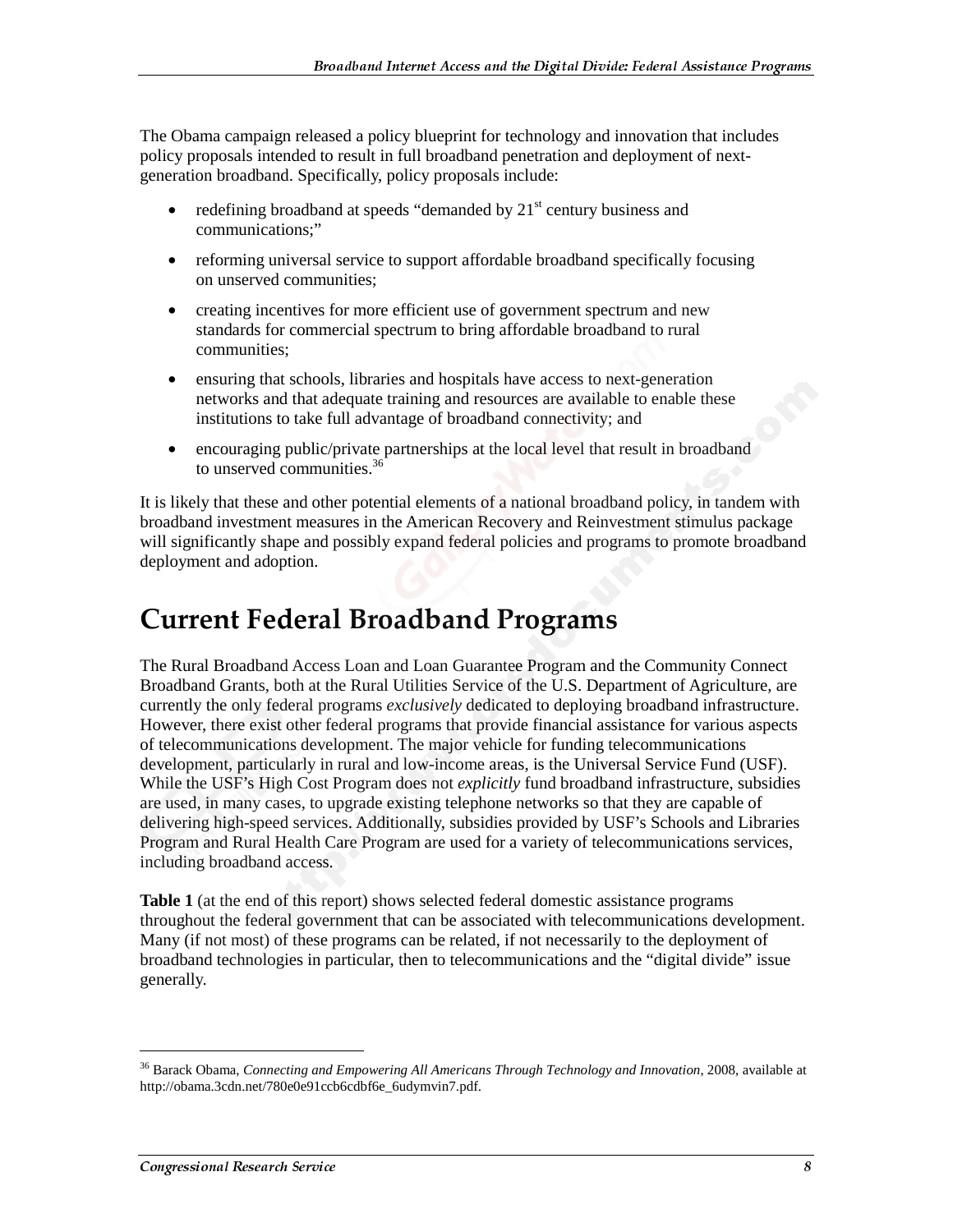**Table 2** (also at the end of this report) presents selected federal programs that have provided financial assistance for broadband. These programs are broken down into three categories: first, programs that fund access to telecommunications services in unserved or underserved areas; second, general economic development programs that have funded broadband-related projects; and third, applications-specific programs which will typically fund some aspect of broadband access as a means towards supporting a particular application, such as distance learning or telemedicine.

### **Rural Utilities Service Programs**

The Rural Electrification Administration (REA), subsequently renamed the Rural Utilities Service (RUS), was established by the Roosevelt Administration in 1935. Initially, it was established to provide credit assistance for the development of rural electric systems. In 1949, the mission of REA was expanded to include rural telephone providers. Congress further amended the Rural Electrification Act in 1971 to establish within REA a Rural Telephone Account and the Rural Telephone Bank (RTB). Rural Telephone Loans and Loan Guarantees provide long-term direct and guaranteed loans for telephone lines, facilities, or systems to furnish and improve telecommunications service in rural areas. The RTB—liquidated in FY2006—was a publicprivate partnership intended to provide additional sources of capital that would supplement loans made directly by RUS. Another program, the Distance Learning and Telemedicine Program, specifically addresses health care and education needs of rural America.

RUS implements two programs specifically targeted at providing assistance for broadband deployment in rural areas: the Rural Broadband Access Loan and Loan Guarantee Program and Community Connect Broadband Grants. The  $110<sup>th</sup>$  Congress reauthorized and reformed the Rural Broadband Access Loan and Loan Guarantee program as part of the 2008 farm bill (P.L. 110- 234). For further information on rural broadband and the RUS broadband programs, see CRS Report RL33816, *Broadband Loan and Grant Programs in the USDA's Rural Utilities Service*, by Lennard G. Kruger.

### The Universal Service Concept and the FCC $^{\scriptscriptstyle 37}$

Since its creation in 1934 the Federal Communications Commission (FCC) has been tasked with "... mak[ing] available, so far as possible, to all the people of the United States, ... a rapid, efficient, Nation-wide, and world-wide wire and radio communications service with adequate facilities at reasonable charges.... "<sup>38</sup> This mandate led to the development of what has come to be known as the universal service concept.

The universal service concept, as originally designed, called for the establishment of policies to ensure that telecommunications services are available to all Americans, including those in rural, insular and high cost areas, by ensuring that rates remain affordable. Over the years this concept fostered the development of various FCC policies and programs to meet this goal. The FCC offers

 $37$  The section on universal service was prepared by Angele Gilroy, Specialist in Telecommunications, Resources, Science and Industry Division. For more information on universal service, see CRS Report RL33979, *Universal Service Fund: Background and Options for Reform*, by Angele A. Gilroy**.**

<sup>&</sup>lt;sup>38</sup> Communications Act of 1934, As Amended, Title I sec.1 [47 U.S.C. 151].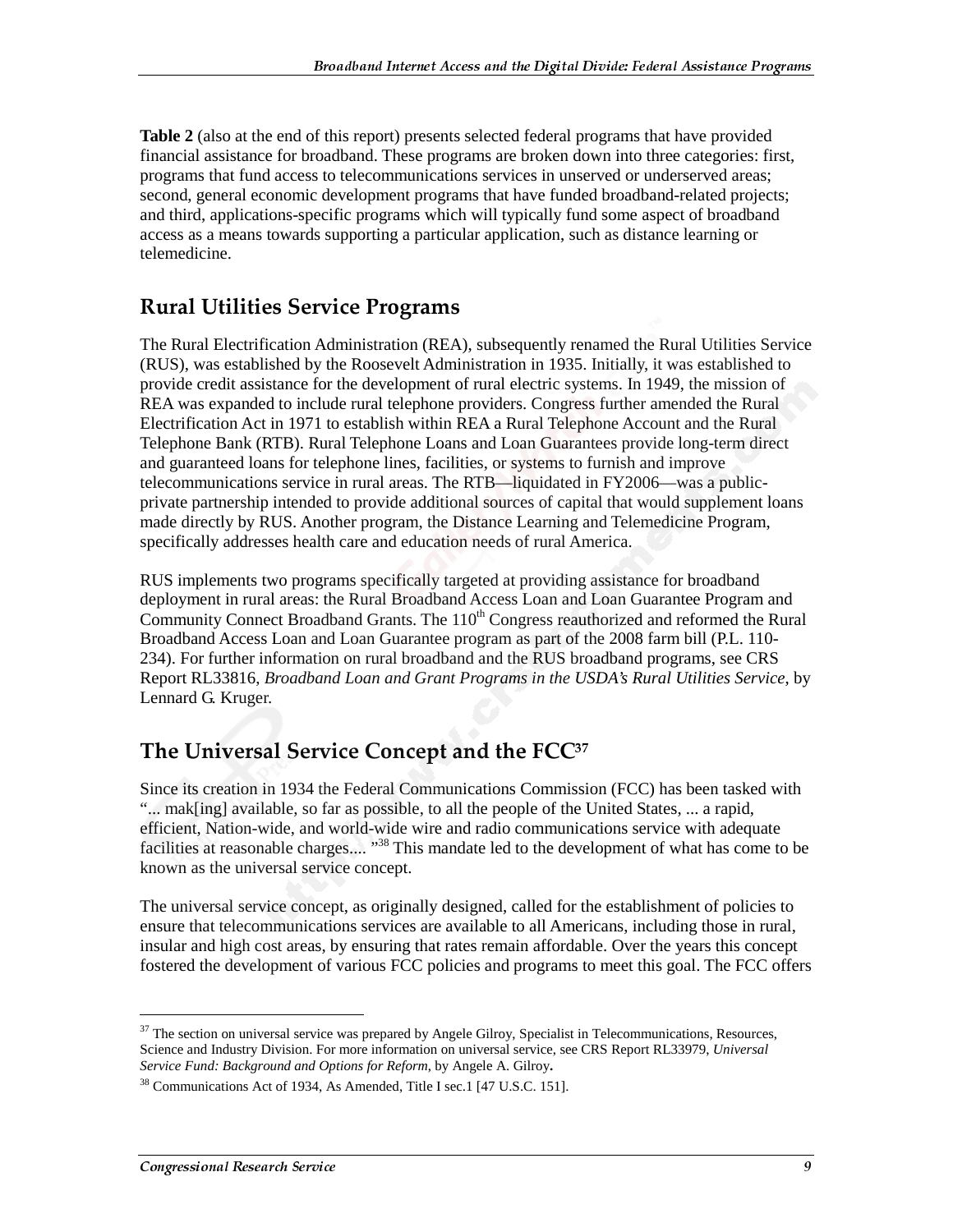universal service support through a number of direct mechanisms that target both providers of and subscribers to telecommunications services.<sup>39</sup>

The development of the federal universal service high cost fund is an example of providertargeted support. Under the high cost fund, eligible telecommunications carriers, usually those serving rural, insular and high cost areas, are able to obtain funds to help offset the higher than average costs of providing telephone service.<sup>40</sup> This mechanism has been particularly important to rural America where the lack of subscriber density leads to significant costs. FCC universal service policies have also been expanded to target individual users. Such federal programs include two income-based programs, Link Up and Lifeline, established in the mid-1980s to assist economically needy individuals. The Link Up program assists low-income subscribers pay the costs associated with the initiation of telephone service and the Lifeline program assists lowincome subscribers pay the recurring monthly service charges. Funding to assist carriers providing service to individuals with speech and/or hearing disabilities is also provided through the Telecommunications Relay Service Fund. Effective January 1, 1998, schools, libraries, and rural health care providers also qualified for universal service support.

#### Universal Service and the Telecommunications Act of 1996

Passage of the Telecommunications Act of 1996 (P.L. 104-104) codified the long-standing commitment by U.S. policymakers to ensure universal service in the provision of telecommunications services.

#### The Schools and Libraries, and Rural Health Care Programs

Congress, through the 1996 Act, not only codified, but also expanded the concept of universal service to include, among other principles, that elementary and secondary schools and classrooms, libraries, and rural health care providers have access to telecommunications services for specific purposes at discounted rates. (See Sections 254(b)(6) and 254(h)of the 1996 Telecommunications Act, 47 U.S.C. 254.)

1. The Schools and Libraries Program. Under universal service provisions contained in the 1996 Act, elementary and secondary schools and classrooms and libraries are designated as beneficiaries of universal service discounts. Universal service principles detailed in Section 254(b)(6) state that "Elementary and secondary schools and classrooms ... and libraries should have access to advanced telecommunications services.... " The act further requires in Section  $254(h)(1)(B)$  that services within the definition of universal service be provided to elementary and secondary schools and libraries for education purposes at discounts, that is at "rates less than the amounts charged for similar services to other parties."

The FCC established the Schools and Libraries Division within the Universal Service Administrative Company (USAC) to administer the schools and libraries or "E (education)-rate" program to comply with these provisions. Under this program, eligible schools and libraries receive discounts ranging from 20 to 90 percent for telecommunications services depending on

<sup>&</sup>lt;sup>39</sup> Many states participate in or have programs that mirror FCC universal service mechanisms to help promote universal service goals within their states.

 $40$  Additional FCC policies such as rate averaging and pooling have also been implemented to assist high cost carriers.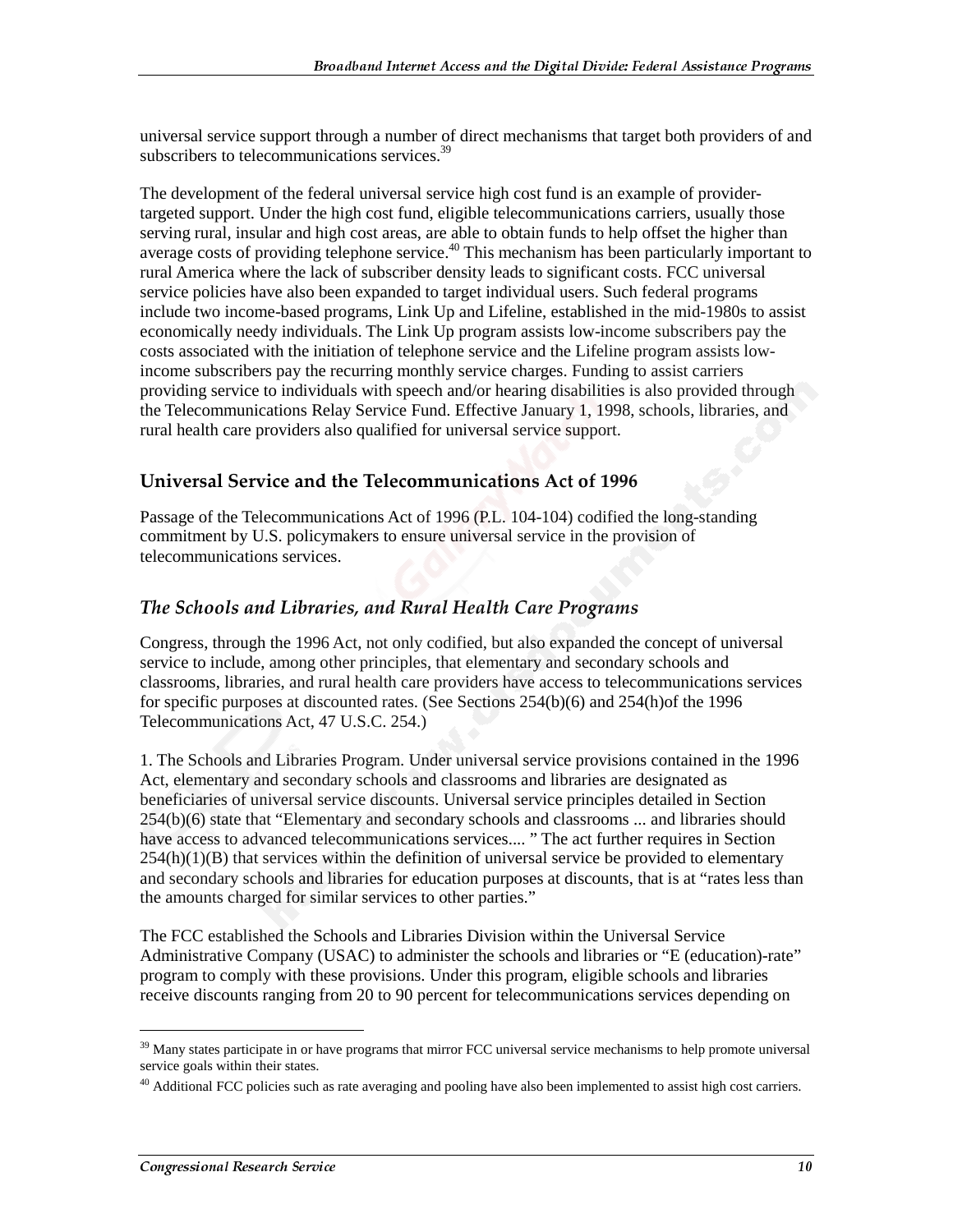the poverty level of the school's (or school district's) population and its location in a high cost telecommunications area. Three categories of services are eligible for discounts: internal connections (e.g., wiring, routers and servers); Internet access; and telecommunications and dedicated services, with the third category receiving funding priority. According to data released by program administrators, \$21.3 billion in funding has been committed over the first ten years of the program with funding released to all states, the District of Columbia and all territories. Funding commitments for funding Year 2008 (July 1, 2008 - June 30, 2009), the eleventh and current year of the program, totaled \$1.9 billion as of January 6, 2009.<sup>41</sup>

2. The Rural Health Care Program. Section 254(h) of the 1996 Act requires that public and nonprofit rural health care providers have access to telecommunications services necessary for the provision of health care services at rates comparable to those paid for similar services in urban areas. Subsection 254(h)(1) further specifies that "to the extent technically feasible and economically reasonable" health care providers should have access to advanced telecommunications and information services. The FCC established the Rural Health Care Division (RHCD) within the USAC to administer the universal support program to comply with these provisions. Under FCC established rules only public or non-profit health care providers are eligible to receive funding. Eligible health care providers, with the exception of those requesting only access to the Internet, must also be located in a rural area. The funding ceiling, or cap, for this support was established at \$400 million annually. The funding level for Year One of the program (January 1998 - June 30, 1999) was set at \$100 million. Due to less than anticipated demand, the FCC established a \$12 million funding level for the second year (July 1, 1999 to June 30, 2000) of the program but has since returned to a \$400 million yearly cap. As of December 31, 2007, covering the first 10 years of the program, a total of \$221.2 million has been committed to 3,784 rural health care providers. The primary use of the funding is to provide reduced rates for telecommunications and information services necessary for the provision of health care. $42$ 

#### The Telecommunications Development Fund

Section 714 of the 1996 Act created the Telecommunications Development Fund (TDF). The TDF is a private, non-governmental, venture capital corporation currently overseen by a five-member board of directors and fund management. The TDF focuses on seed, early stage, and select later stage investments in communications and has \$90 million under management in two funds. Fund I, with a portfolio of \$25 million invested in five companies, is no longer making new investments. Fund II which contains \$65 million remains active and currently has 12 companies in its investment portfolio Funding is largely derived from the interest earned from the upfront payments bidders submit to participate in FCC auctions. The TDF also provides entrepreneur education, training, management and technical assistance in underserved rural and urban communities through the TDF Foundation.<sup>43</sup>

<sup>&</sup>lt;sup>41</sup> For additional information on this program, including funding commitments, see the E-rate website: http://www.universalservice.org/sl/.

<sup>&</sup>lt;sup>42</sup> For additional information on this program, including funding commitments, see the RHCD website: http://www.universalservice.org/rhc/.

<sup>&</sup>lt;sup>43</sup> For additional information on the TDF fund and TDF Foundation see the TDF website at http://www.tdfund.com.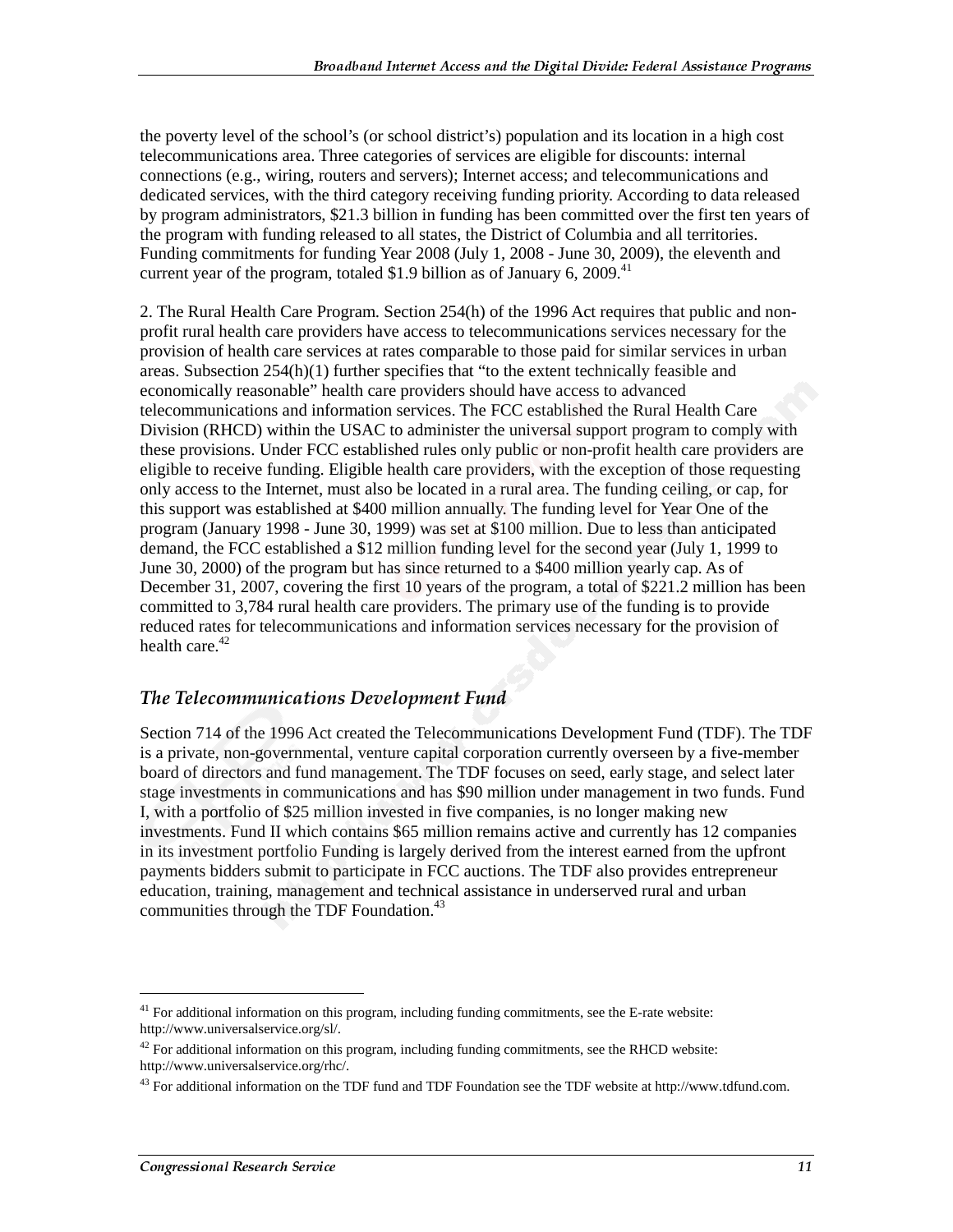#### **Universal Service and Broadband**

One of the policy debates surrounding universal service is whether access to advanced telecommunications services (i.e. broadband) should be incorporated into universal service objectives. The term universal service, when applied to telecommunications, refers to the ability to make available a basket of telecommunications services to the public, across the nation, at a reasonable price. As directed in the 1996 Telecommunications Act [Section 254(c)] a federal-state Joint Board was tasked with defining the services which should be included in the basket of services to be eligible for federal universal service support; in effect using and defining the term "universal service" for the first time. The Joint Board's recommendation, which was subsequently adopted by the FCC in May 1997, included the following in its universal service package: voice grade access to and some usage of the public switched network; single line service; dual tone signaling; access to directory assistance; emergency service such as 911; operator services; access and interexchange (long distance) service.

Some policy makers expressed concern that the FCC-adopted definition is too limited and does not take into consideration the importance and growing acceptance of advanced services such as broadband and Internet access. They point to a number of provisions contained in the Universal Service section of the 1996 Act to support their claim. Universal service principles contained in Section 254(b)(2) state that "Access to advanced telecommunications services should be provided to all regions of the Nation." The subsequent principle  $(b)(3)$  calls for consumers in all regions of the nation including "low-income" and those in "rural, insular, and high cost areas" to have access to telecommunications and information services including "advanced services" at a comparable level and a comparable rate charged for similar services in urban areas. Such provisions, they state, dictate that the FCC expand its universal service definition.

Others caution that a more modest approach is appropriate given the "universal mandate" associated with this definition and the uncertainty and costs associated with mandating nationwide deployment of such advanced services as a universal service policy goal. Furthermore they state the 1996 Act does take into consideration the changing nature of the telecommunications sector and allows for the universal service definition to be modified if future conditions warrant. Section 254(c)of the act states that "universal service is an evolving level of telecommunications services" and the FCC is tasked with "periodically" reevaluating this definition "taking into account advances in telecommunications and information technologies and services." Furthermore, the Joint Board is given specific authority to recommend "from time to time" to the FCC modification in the definition of the services to be included for federal universal service support. The Joint Board, on November 19, 2007, concluded such an inquiry and recommended that the FCC change the mix of services eligible for universal service support. The Joint Board recommended, among other things, that "the universal availability of broadband Internet services" be included in the nation's communications goals and hence be supported by federal universal service funds.<sup>44</sup> In response to the Joint Board recommendation, the FCC, on January 29, 2008, released three notices of proposed rulemaking dealing with specific aspects of universal service, including an examination of the scope of the definition. The FCC is still

<sup>&</sup>lt;sup>44</sup> The Joint Board recommended that the definition of those services that qualify for universal service support be expanded and that the nation's communications goals include the universal availability of: mobility services (i.e., wireless voice); broadband Internet services; and voice services at affordable and comparable rates for all rural and non-rural areas. For a copy of this recommendation see http://hraunfoss.fcc.gov/edocs\_public/attachmatch/FCC-07J-4A1.pdf.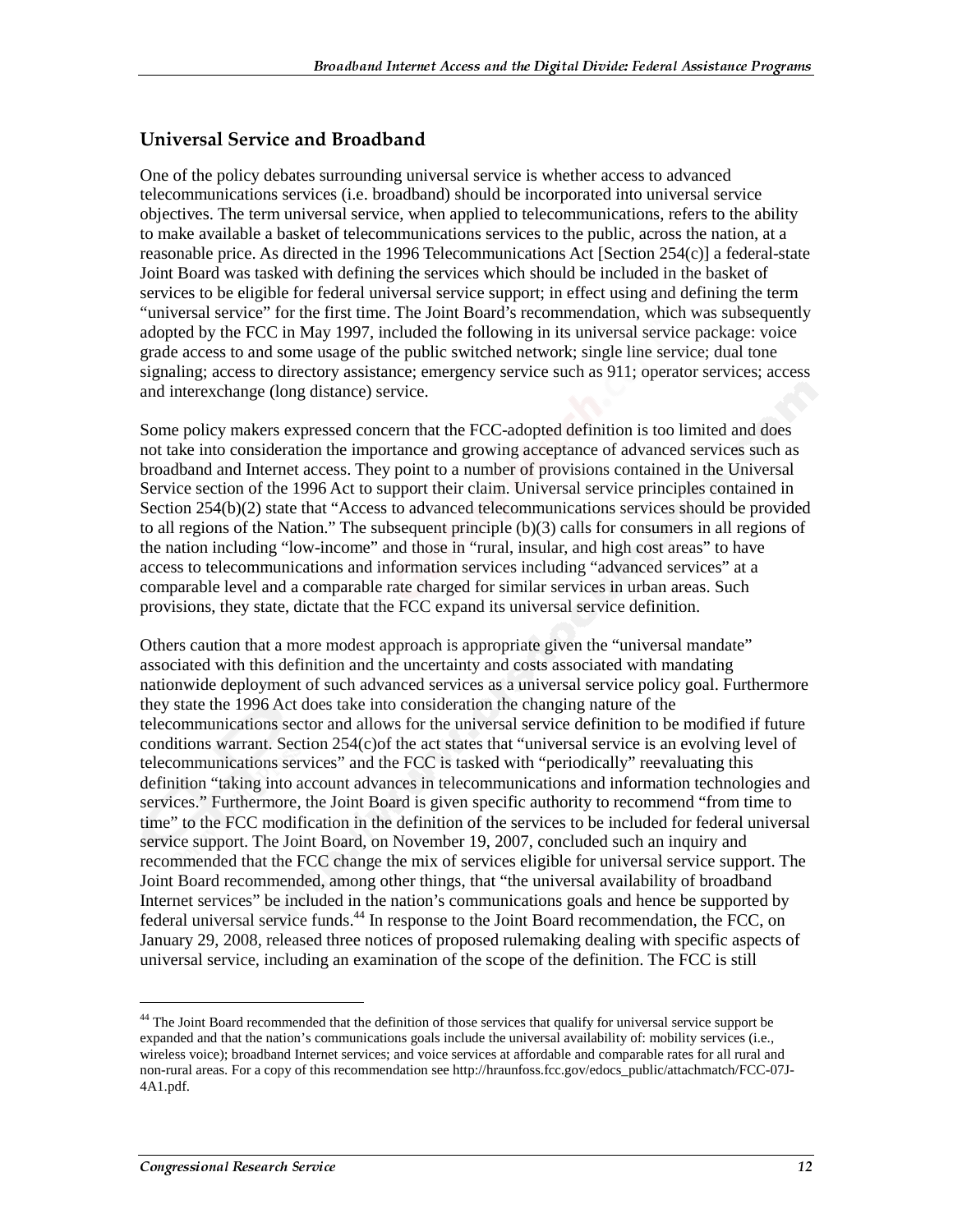examining proposals for universal service reform, including expanding the program to include broadband, but has not, as of November 21, 2008, taken action.

## Legislation in the 110th Congress

In the  $110<sup>th</sup>$  Congress, legislation was introduced that would provide financial assistance for broadband deployment. Of particular note is the reauthorization of the Rural Utilities Service (RUS) broadband loan program, which was enacted as part of the 2008 farm bill (P.L. 110-234). In addition to reauthorizing and reforming the RUS broadband loan program, P.L. 110-234 contains provisions establishing a National Center for Rural Telecommunications Assessment and requiring the FCC and RUS to formulate a comprehensive rural broadband strategy.

The Broadband Data Improvement Act (P.L. 110-385) was enacted by the  $110<sup>th</sup>$  Congress and requires the FCC to collect demographic information on unserved areas, data comparing broadband service with 75 communities in at least 25 nations abroad, and data on consumer use of broadband. The act also directs the Census Bureau to collect broadband data, the Government Accountability Office to study broadband data metrics and standards, and the Department of Commerce to provide grants supporting state broadband initiatives.

Meanwhile, the America COMPETES Act (H.R. 2272) was enacted (P.L. 110-69) and contains a provision authorizing the National Science Foundation (NSF) to provide grants for basic research in advanced information and communications technologies. Areas of research include affordable broadband access, including wireless technologies. P.L. 110-69 also directs NSF to develop a plan that describes the current status of broadband access for scientific research purposes.

The following is a complete listing of bills in the  $110<sup>th</sup>$  Congress.

#### **P.L. 110-69 (H.R. 2272)**

America COMPETES Act. Authorizes the National Science Foundation (NSF) to provide grants for basic research in advanced information and communications technologies. Areas of research include affordable broadband access, including wireless technologies. Also directs NSF to develop a plan that describes the current status of broadband access for scientific research purposes. Introduced May 10, 2007; referred to House Committee on Science and Technology. Passed House May 21, 2007. Passed Senate July 19, 2007. Signed into law, August 9, 2007.

#### **P.L. 110-161 (H.R. 2764)**

Consolidated Appropriations Act, 2008. For Rural Utilities Service, U.S. Department of Agriculture, provides \$6.45 million to support a loan level of \$300 million for the broadband loan program, and \$13.5 million for broadband community connect grants. Signed by President, December 26, 2007.

#### **P.L. 110-234 (H.R. 2419)**

Food, Conservation, and Energy Act of 2008. Reauthorizes broadband program at the Rural Utilities Service through FY2012. Establishes a National Center for Rural Telecommunications Assessment. Directs USDA and the FCC to submit to Congress a comprehensive rural broadband strategy. Introduced May 22, 2007; referred to Committee on Agriculture, and in addition to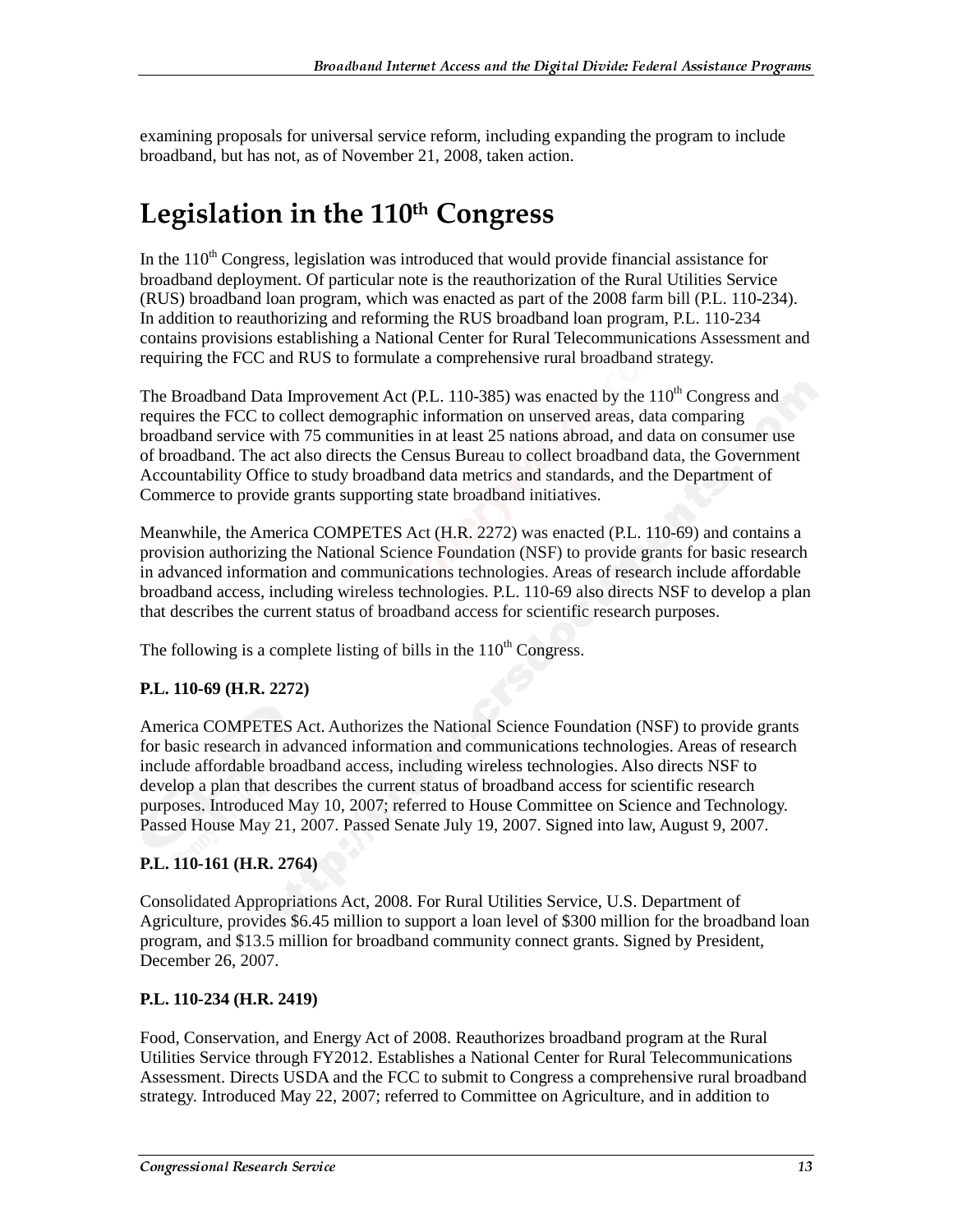Committee on Foreign Affairs. Subcommittee on Specialty Crops, Rural Development, and Foreign Agriculture held markup of Title VII (Rural Development) on June 6, 2007. Reported by House Committee on Agriculture (H.Rept. 110-256) on July 23, 2007. Passed House July 27, 2007. Passed Senate with an amendment, December 14, 2007. Conference report (H.Rept. 110- 627) approved by the House May 14, 2008, and by the Senate May 15, 2008. Vetoed by the President, May 21, 2008. House and Senate overrode veto on May 21 and May 22, 2008. Became P.L. 110-234, May 22, 2007.

**P.L. 110-329 (H.R. 2638).** Consolidated Security, Disaster Assistance, and Continuing Appropriations Act, 2009. Continuing resolution funds RUS broadband loan and grant program at FY2008 levels through March 6, 2009. Signed by President September 30, 2008.

#### **P.L. 110-385 (S. 1492)**

Broadband Data Improvement Act. Seeks to improve the quality of federal broadband data collection and encourage state initiatives that promote broadband deployment. Requires the FCC to collect demographic information on unserved areas, data comparing broadband service with 75 communities in at least 25 nations abroad, and data on consumer use of broadband. Directs the Census Bureau to collect broadband data, the Government Accountability Office to study broadband data metrics and standards, and the Department of Commerce to provide grants supporting state broadband initiatives. Introduced May 24, 2007; referred to Committee on Commerce, Science, and Transportation. Ordered to be reported July 19, 2007; reported by Committee (S.Rept. 110-204) and placed on Senate Legislative Calendar, October 24, 2007. Passed by Senate with an amendment September 26, 2008. Passed by House September 29, 2008. Became P.L. 110-385, October 10, 2008.

#### **H.R. 42 (Velazquez)**

Serving Everyone with Reliable, Vital Internet, Communications and Education Act of 2007. Directs the FCC to expand assistance provided by the Lifeline Assistance Program and the Link Up Program to include broadband service. Introduced January 4, 2007; referred to Committee on Energy and Commerce.

#### **H.R. 1818 (Matsui)**

Broadband Deployment Acceleration Act of 2007. Amends the Internal Revenue Code of 1986 to provide for the expensing of broadband Internet access expenditures. Introduced March 29, 2007; referred to Committee on Ways and Means.

#### **H.R. 2035 (Herseth Sandlin)**

Rural Broadband Improvement Act. Amends the Rural Electrification Act of 1936 to modify the broadband loan program at the Rural Utilities Service by narrowing the definition of "eligible rural community" and by limiting loans awarded to applicants proposing to serve areas that already have a broadband provider. Introduced April 25, 2007; referred to Committee on Agriculture and to Committee on Energy and Commerce.

#### **H.R. 2054 (Boucher)**

Universal Reform Act of 2007. Targets universal service support specifically to eligible telecommunications carriers in high-cost geographic areas to ensure that communications services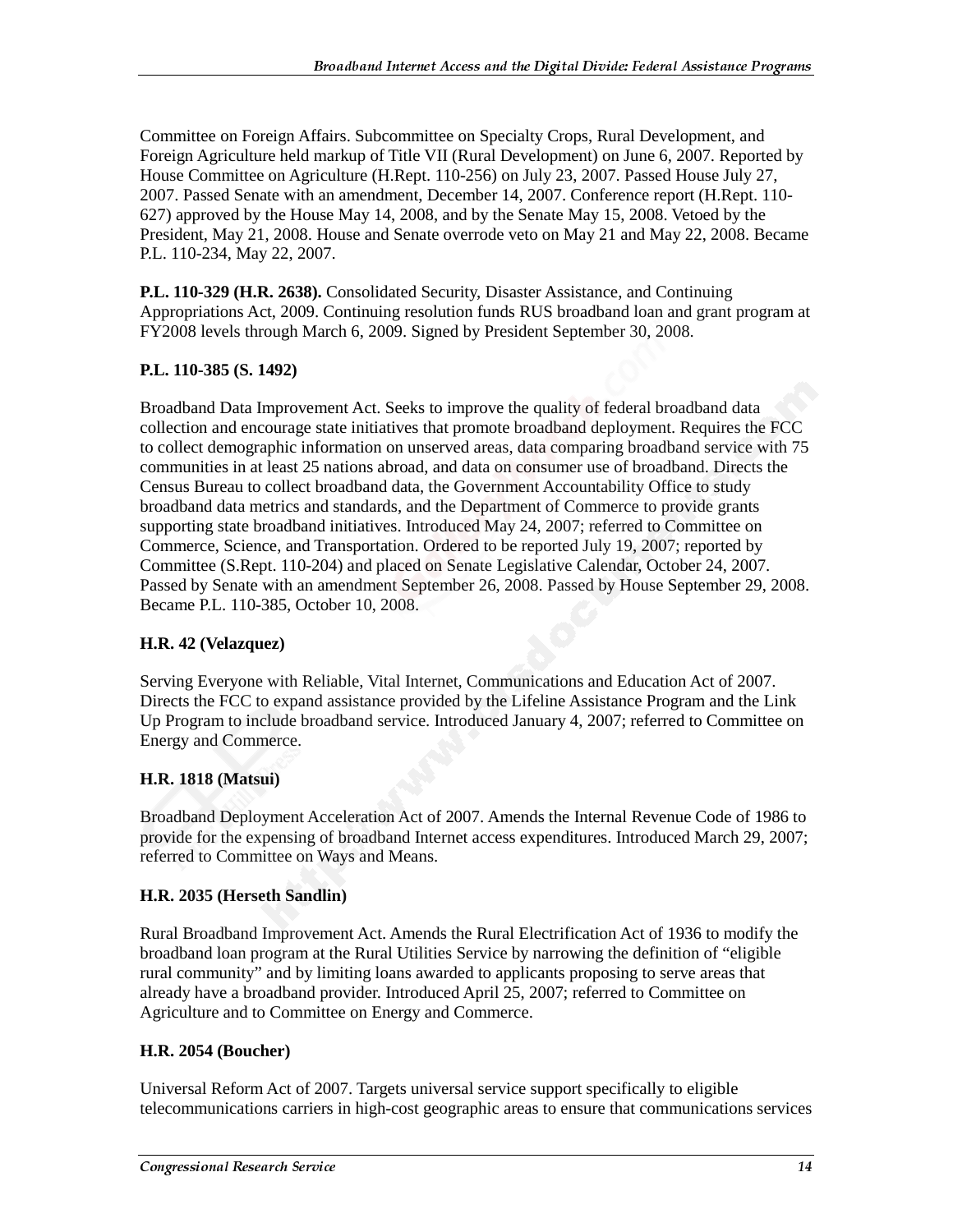and high-speed broadband services are made available throughout all of the States of the United States in a fair and equitable manner. Introduced April 26, 2007; referred to Committee on Energy and Commerce.

#### **H.R. 2174 (Salazar)**

Rural Broadband Initiative Act of 2007. Establishes an Office of Rural Broadband Initiatives within the Department of Agriculture which will administer all rural broadband grant and loan programs previously administered by the Rural Utilities Service. Also establishes a National Rural Broadband Innovation Fund which would fund experimental and pilot rural broadband projects and applications. Introduced May 3, 2007; referred to Committee on Agriculture and to Committee on Energy and Commerce.

#### **H.R. 2569 (Graves)**

Rural Broadband Deployment Act. Codifies certain changes proposed by USDA to the rules governing eligibility for the rural broadband access program. Specifically, would relax market survey requirements and eliminate the credit support requirement, including the cash-on-hand requirement. Introduced June 5, 2007; referred to Committee on Agriculture, and in addition to the Committee on Energy and Commerce.

#### **H.R. 2720 (Kind)**

FARM 21 Act of 2007. Amends the Farm Security and Rural Investment Act of 2002 to direct that the Secretary of USDA shall make available funds of the Commodity Credit Corporation to the rural broadband loan program as follows: \$10 million for each of fiscal years 2008 through 2012. Also specifies criteria to be applied by USDA in considering applications for all rural development projects. Introduced June 14, 2007; referred to Committee on Agriculture, and in addition to the Committees on Education and Labor, Foreign Affairs, and Ways and Means.

#### **H.R. 2953 (Space)**

Rural Broadband Access Enhancement Act. Seeks to redefine "eligible rural community, streamline application process and lowers equity requirements, restricts loans to communities with existing broadband providers, eliminates limitation on eligibility based on number of subscriber lines, sets 35-year maximum on term of loan repayment, and directs USDA/RUS to meet specific reporting requirements. Introduced July 10, 2007; referred to Committee on Agriculture and Committee on Energy and Commerce.

#### **H.R. 3161 (DeLauro)**

Agriculture, Rural Development, Food and Drug Administration, and Related Agencies Appropriations, 2008. Provides \$6.45 million to support a loan level of \$300 million for the broadband loan program, and \$17.82 million for broadband community connect grants. Introduced July 24, 2007; referred to Committee on Appropriations. Reported by Committee on Appropriations, July 24, 2007 (H.Rept. 110-258; placed on Union Calendar. Passed House, August 2, 2007.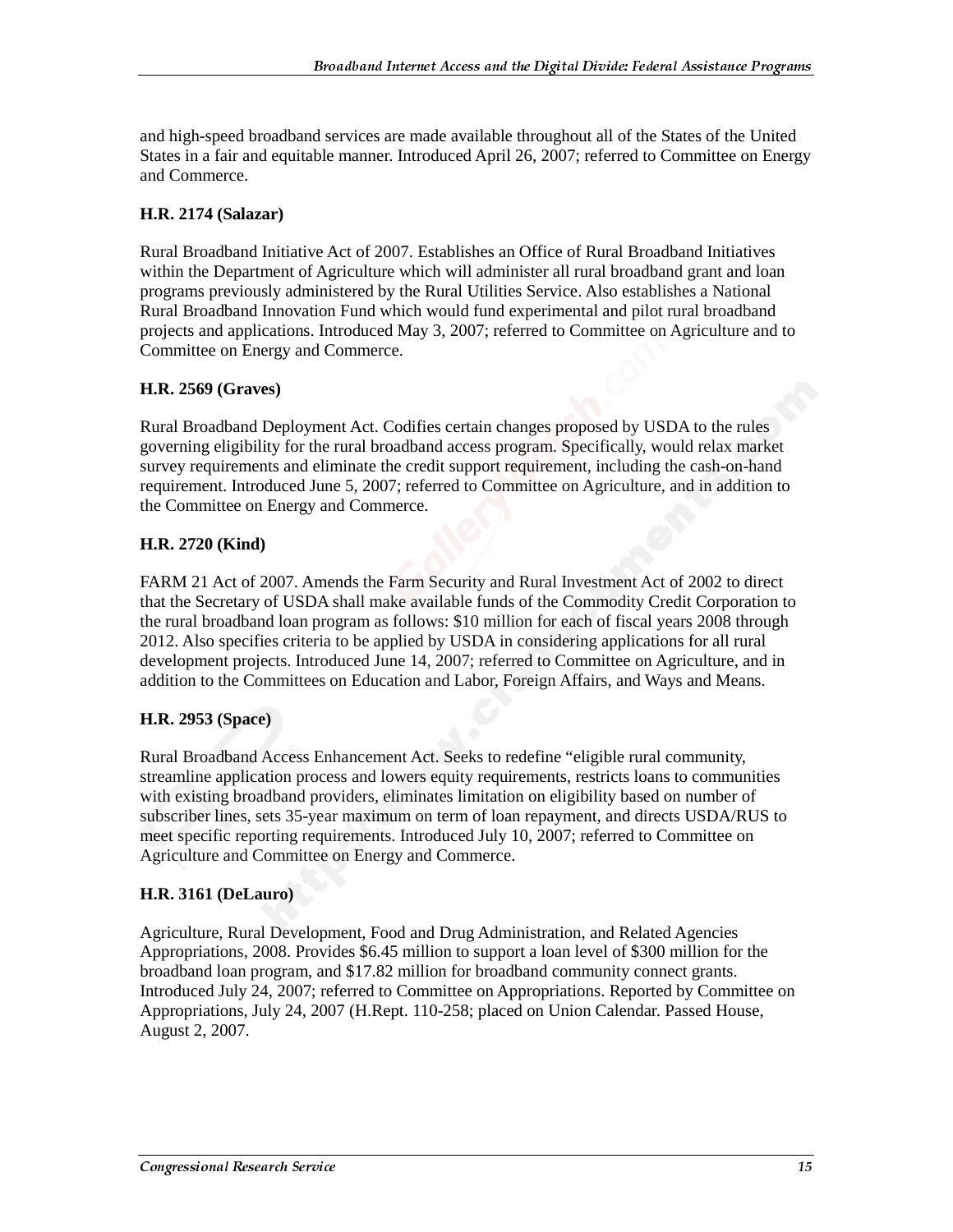#### **H.R. 3281 (Boucher)**

Community Broadband Act of 2007. Sets forth that no state regulation or requirement shall prevent a public provider from offering broadband services, and prohibits a municipality from discriminating against competing private providers. Introduced August 1, 2007; referred to Committee on Energy and Commerce.

#### **H.R. 3246 (Oberstar)**

Regional Economic and Infrastructure Development Act of 2007. Designates five regional commissions throughout the U.S. which would provide economic and infrastructure development grants, including grants to develop the telecommunications infrastructure of the region. Introduced July 31, 2007; referred to Committee on Transportation and Infrastructure and to Committee on Financial Services. Reported by Committee on Transportation and Infrastructure, September 7, 2007 (H.Rept. 110-321, Part I). Passed House, October 4, 2007.

#### **H.R. 3428 (McHugh)**

Rural America Digital Accessibility Act. Provides for grants, loan guarantees, research, and tax credits to promote broadband deployment in underserved rural areas. Introduced August 3, 2007; referred to Committee on Energy and Commerce and in addition to the Committee on Ways and Means and the Committee on Science and Technology.

#### **H.R. 3627 (Space)**

Connect the Nation Act. Establishes a State Broadband Data and Development Grant Program within the Department of Commerce to help states develop and implement statewide initiatives to identify and track the availability and adoption of broadband services within each state. Authorizes \$40 million for each of fiscal years 2008 through 2012. Introduced September 20, 2007; referred to Committee on Energy and Commerce.

#### **H.R. 3893 (Allen)**

Connect America Now Act. Establishes a State Broadband Data and Development Grant Program within the Department of Commerce to help states develop and implement statewide initiatives to identify and track the availability and adoption of broadband services within each state. Authorizes \$40 million for each of fiscal years 2008 through 2012. Introduced October 18, 2007; referred to Committee on Energy and Commerce.

#### **H.R. 3919 (Markey)**

Broadband Census of America Act of 2007. Provides for a comprehensive inventory of existing broadband service. Directs the FCC to conduct an annual assessment of broadband deployment, including information on bandwidth service tiers, types of technology, and international comparisons. Directs NTIA to develop and maintain a broadband inventory map of the United States that depicts broadband deployment at a nine digit zip code area level, census tract level, or functional equivalent. Directs NTIA to award grants to states for broadband map development and grants for demand-side broadband service identification and assessments. Directs the FCC to conduct periodic consumer surveys of broadband service capability. Authorizes \$20 million for each of fiscal years 2008 through 2010, of which not less than \$15 million would be available for the state broadband map grants. Authorizes \$50 million in FY2008, \$100 million in FY2009, and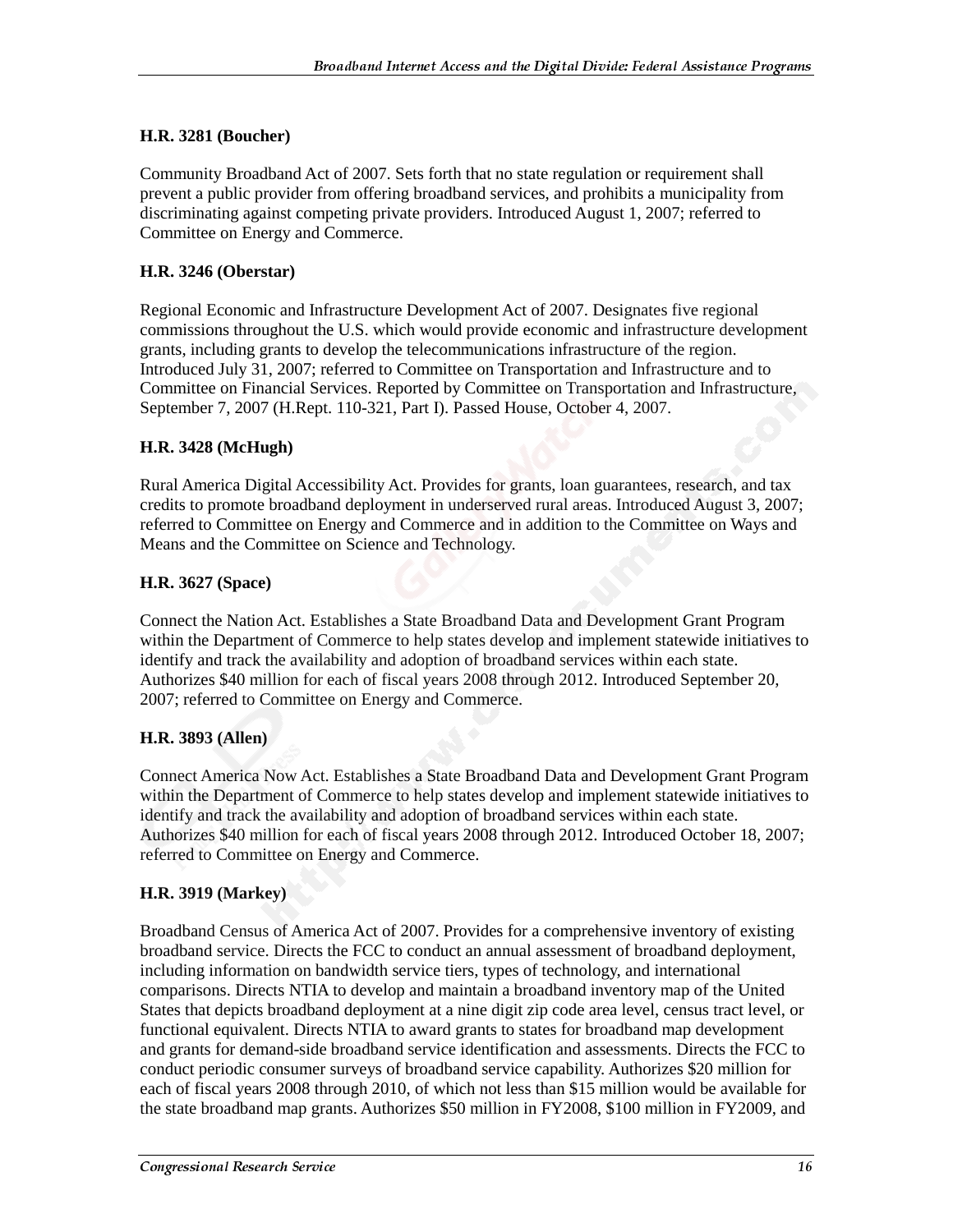\$125 million in FY2010 for the demand-side broadband service identification and assessment (local technology planning) grants. Introduced October 22, 2007; referred to Committee on Energy and Commerce. Reported by Committee on Energy and Commerce (H.Rept. 110-443), November 13, 2007. Passed House by voice vote, November 13, 2007.

#### **H.R. 5682 (Allen)**

Rural America Communication Expansion for the Future Act of 2008. Reforms and reauthorizes through FY2013 the Rural Broadband Access Loan and Loan Guarantee Program and the Community Connect Grant Program. Provides for tax incentives and NTIA grant program for broadband services in rural and underserved areas. Introduced April 2, 2008; referred to Committee on Energy and Commerce and in addition to the Committees on Ways and Means and Agriculture.

#### **H.R. 6320 (Markey)**

Twenty-first Century Communications and Video Accessibility Act of 2008. Ensures that individuals with disabilities have access to emerging Internet Protocol-based communication and video programming technologies in the  $21<sup>st</sup>$  Century. Introduced June 19, 2008; referred to Committee on Energy and Commerce.

#### **H.R. 6356 (Barton)**

Universal Service Reform, Accountability, and Efficiency Act of 2008. Reforms the collection and distribution on universal service support under the Communications Act of 1934. Introduced June 24, 2008; referred to Committee on Energy and Commerce.

#### **H.R. 7000 (Waxman)**

Universal Roaming Act of 2008. Requires any eligible telecommunications carrier receiving universal service support for the provision of services for rural, insular, and high cost areas to offer automatic roaming services to any technically compatible carrier upon request. Introduced September 23, 2008; referred to the Committee on energy and Commerce.

#### **H.Res. 1292 (Eshoo)**

Establishes a national goal for the universal deployment of next-generation broadband networks by 2015 and calls upon the Congress and the President to develop a strategy, enact legislation, and adopt policies to accomplish this objective. Introduced June 20, 2008; referred to Committee on Energy and Commerce.

#### **S. 101 (Stevens)**

Universal Service for Americans Act ("USA Act"). Directs the FCC to establish Broadband for Unserved Area Areas Program to be funded by the Universal Service Fund. Requires communications carriers to submit detailed broadband deployment data to the FCC. Introduced January 4, 2007; referred to Committee on Commerce, Science, and Transportation.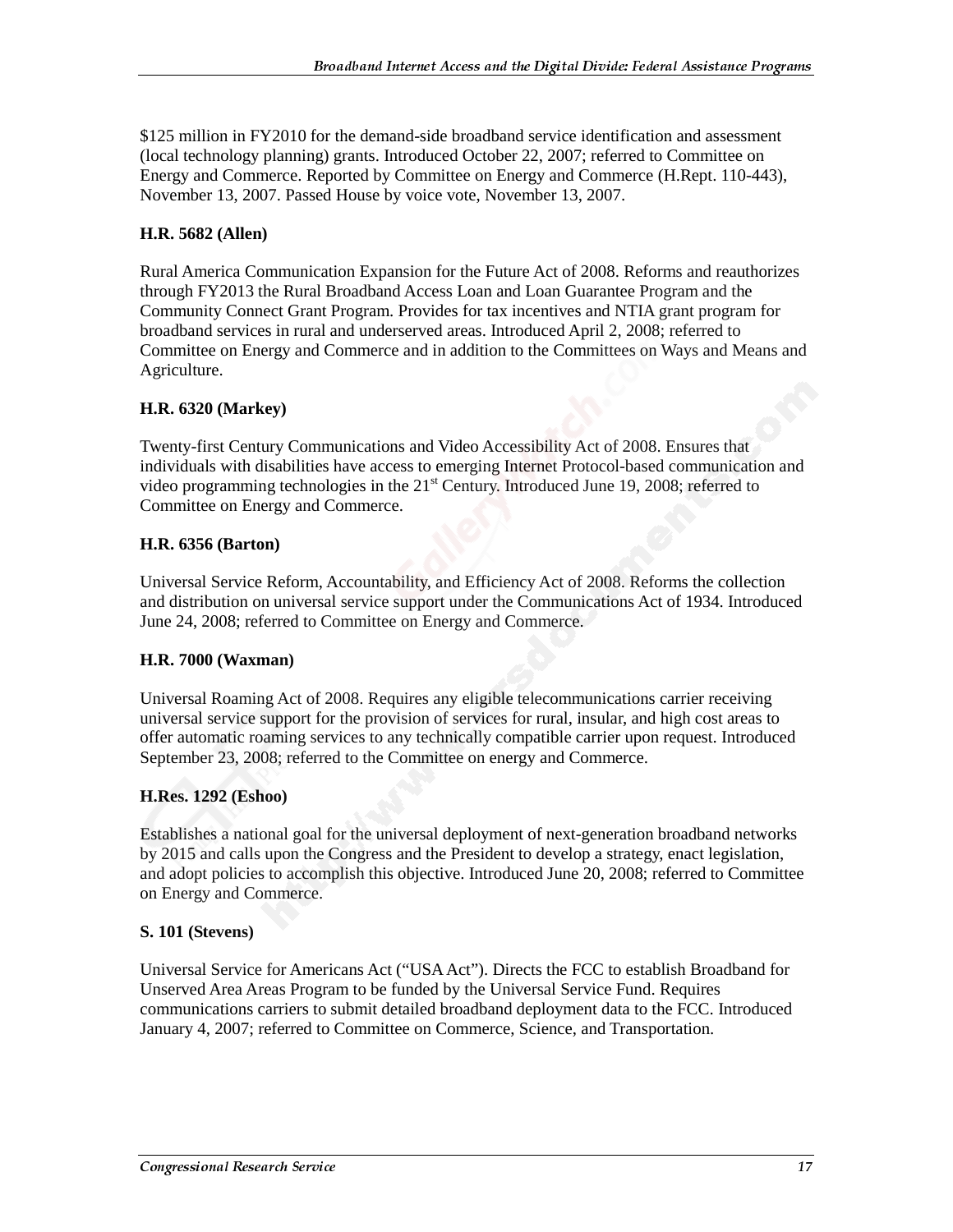#### **S. 541 (Feingold)**

Rural Opportunities Act of 2007. Directs the FCC to collect more detailed broadband deployment data and to periodically revise its definition of broadband above 200 kbps. Directs the Secretary of Agriculture to report on the adoption or planned adoption of the recommendations contained in the September 2005 audit report by the Inspector General of the United States Department of Agriculture. Introduced February 8, 2007; referred to Committee on Agriculture, Nutrition and Forestry.

#### **S. 711 (Smith)**

Universal Service for the  $21<sup>st</sup>$  Century Act. Expands the contribution base for universal service and establishes a separate account within the universal service fund to support the deployment of broadband service in unserved areas. Introduced February 28, 2007; referred to Committee on Commerce, Science, and Transportation.

#### **S. 761 (Reid)**

America COMPETES Act. Authorizes the National Science Foundation (NSF) to provide grants for basic research in advanced information and communications technologies. Areas of research include affordable broadband access, including wireless technologies. Also directs NSF to develop a plan that describes the current status of broadband access for scientific research purposes. Introduced March 5, 2007; placed on Senate Legislative Calendar, March 6, 2007. Passed Senate April 25, 2007. Senate incorporated this measure in H.R. 2272 as an amendment July 19, 2007.

#### **S. 1032 (Clinton)**

Rural Broadband Initiative Act of 2007. Establishes an Office of Rural Broadband Initiatives within the Department of Agriculture which will administer all rural broadband grant and loan programs previously administered by the Rural Utilities Service. Also establishes a National Rural Broadband Innovation Fund which would fund experimental and pilot rural broadband projects and applications. Introduced March 29, 2007; referred to Committee on Agriculture, Nutrition, and Forestry.

#### **S. 1190 (Durbin)**

Connect the Nation Act. Establishes a State Broadband Data and Development Grant Program within the Department of Commerce to help states develop and implement statewide initiatives to identify and track the availability and adoption of broadband services within each state. Authorizes \$40 million for each of fiscal years 2008 through 2012. Introduced April 24, 2007; referred to Committee on Commerce, Science, and Transportation.

#### **S.Res. 191 (Rockefeller)**

Establishing a national goal for the universal deployment of next-generation broadband networks by 2015, and calling upon Congress and the President to develop a strategy, enact legislation, and adopt policies to accomplish this objective. Introduced May 8, 2007; referred to Committee on Commerce, Science, and Transportation.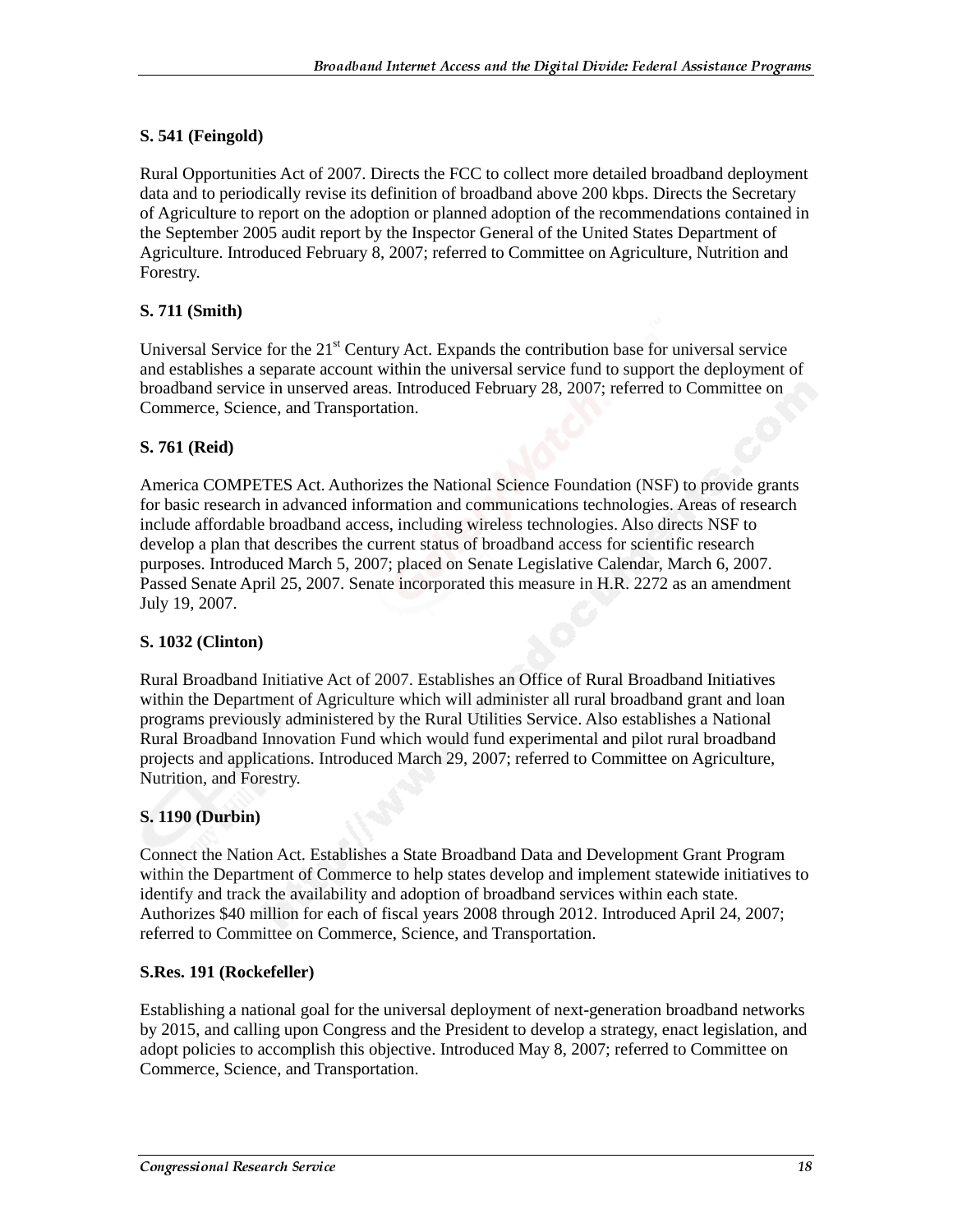#### **S. 1264 (Coleman)**

Rural Renaissance Act. Creates a Rural Renaissance Corporation which would fund qualified projects including projects to expand broadband technology in rural areas. Introduced May 2, 2007; referred to Committee on Finance.

#### **S. 1439 (Roberts)**

Rural Broadband Improvement Act of 2007. Reauthorizes the broadband and broadband loan guarantee program under Title VI of the Rural Electrification Act of 1936. Introduced May 21, 2007; referred to Committee on Agriculture, Nutrition, and Forestry.

#### **S. 1745 (Mikulski)**

Departments of Commerce and Justice, Science, and Related Agencies Appropriations Act, 2008. Provides \$10 million to the Technology Opportunities Program (TOP) at the National Telecommunications and Information Administration, Department of Commerce, for competitive grants for the construction of broadband services. The Senate Appropriations Committee expects NTIA to give preference to rural projects promoting broadband deployment in support of educational, cultural, healthcare, or other social services. Introduced June 29, 2007; referred to Committee on Appropriations. Reported to Senate, June 29, 2007 (S.Rept. 110-124); placed on Senate Legislative Calendar. Agreed to by Senate in the nature of a substitute (as **H.R. 3093**), October 4, 2007. Passed Senate October 16, 2007.

#### **S. 1853 (Lautenberg)**

Community Broadband Act of 2007. Sets forth that no state regulation or requirement shall prevent a public provider from offering broadband services, and prohibits a municipality from discriminating against competing private providers. Introduced July 23, 2007; referred to Committee on Commerce, Science, and Transportation. Reported with amendments (S.Rept. 110- 330) by the Committee on Commerce, Science and Transportation, April 22, 2008.

#### **S. 1859 (Kohl)**

Agriculture, Rural Development, Food and Drug Administration, and Related Agencies Appropriations, 2008. Provides \$10.643 million to support a loan level of \$495 million for the broadband loan program, and \$8.9 million for broadband grants. Introduced July 24, 2007; referred to Committee on Appropriations. Reported to Senate (S.Rept. 110-134) July 24, 2007; placed on Senate Legislative Calendar.

#### **S. 2242 (Baucus)**

Heartland, Habitat, Harvest, and Horticulture Act of 2007. Introduced October 25, 2007; referred to Committee on Finance. Amends the Internal Revenue Code of 1986 to provide for the expensing of broadband Internet access expenditures. Creates a Rural Renaissance Corporation which would fund qualified projects including projects to expand broadband technology in rural areas. Reported to Senate (S.Rept. 110-206) and placed on Senate Legislative Calendar, October 25, 2007.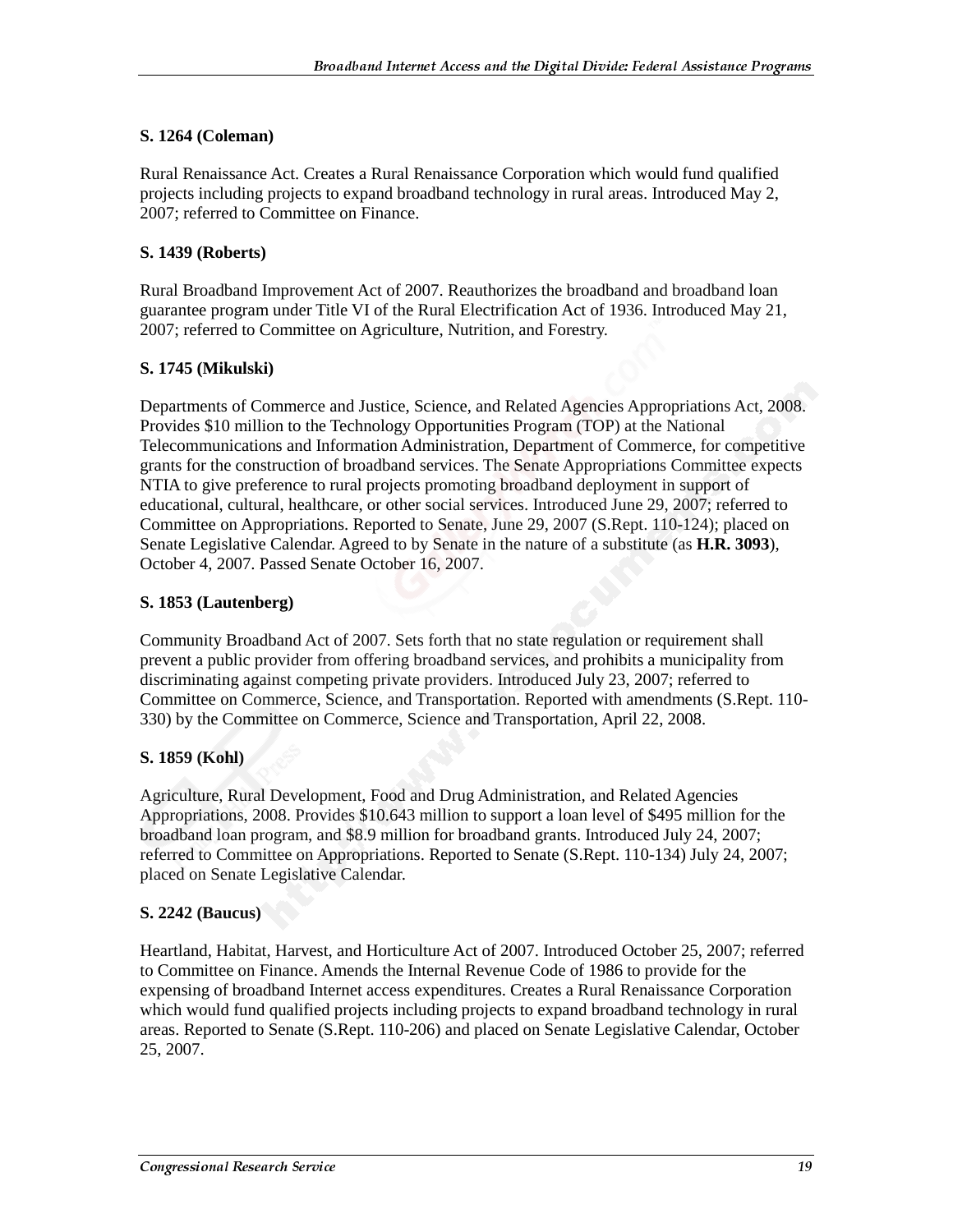#### **S. 2302 (Harkin)**

Food and Energy Security Act of 2007. Reauthorizes broadband program at the Rural Utilities Service through FY2012. Introduced November 2, 2007. Senate Committee on Agriculture, Nutrition, and Forestry reported measure to Senate (S.Rept. 110-220) November 2, 2007; placed on Senate Legislative Calendar.

#### **S. 3182 (Mikulski)**

Departments of Commerce and Justice, Science, and Related Agencies Appropriations Act, 2009. Provides \$20 million to the Technology Opportunities Program (TOP) at the National Telecommunications and Information Administration, Department of Commerce, for competitive grants for the construction of broadband services and networks. Reported by Committee on Appropriations June 23, 2008 (S.Rept. 110-397).

#### **S. 3260 (Durbin)**

Financial Services and General Government Appropriations for FY2009. Makes \$3 million available to the FCC to establish and administer a State Broadband Data and Development matching grants program for State-level broadband demand aggregation activities and creation of geographic inventory maps of broadband service to identify gaps in service and provide a baseline assessment of statewide broadband deployment. Reported by Committee on Appropriations July 14, 2008 (S.Rept. 110-417).

#### **S. 3289 (Kohl)**

Agriculture, Rural Development, Food and Drug Administration, and Related Agencies Appropriations, 2009. Provides \$11.618 million to support a loan level of \$297.9 million for the broadband loan program, and \$13.406 million for broadband grants. Introduced July 21, 2008; referred to Committee on Appropriations. Reported to Senate (S.Rept. 110-426) July 21, 2008; placed on Senate Legislative Calendar.

#### **S. 3297 (Reid)**

Advancing America's Priorities Act. Title V, Subtitle A, Part 1 is the Broadband Data Improvement Act, which seeks to improve the quality of federal broadband data collection and encourage state initiatives that promote broadband deployment. Introduced July 22, 2008; placed on Senate Legislative Calendar.

#### **S. 3491 (Stevens)**

Telehealth for America Act of 2008. Amends the Communications Act of 1934 to improve the effectiveness of rural health care support under Section 254(h) of that act. Introduced September 16, 2008; referred to Committee on Commerce, Science, and Transportation.

### Legislation in the 111th Congress

On January 15, 2009, the House Appropriations Committee released draft legislative language for the spending portion of the economic stimulus package (American Recovery and Reinvestment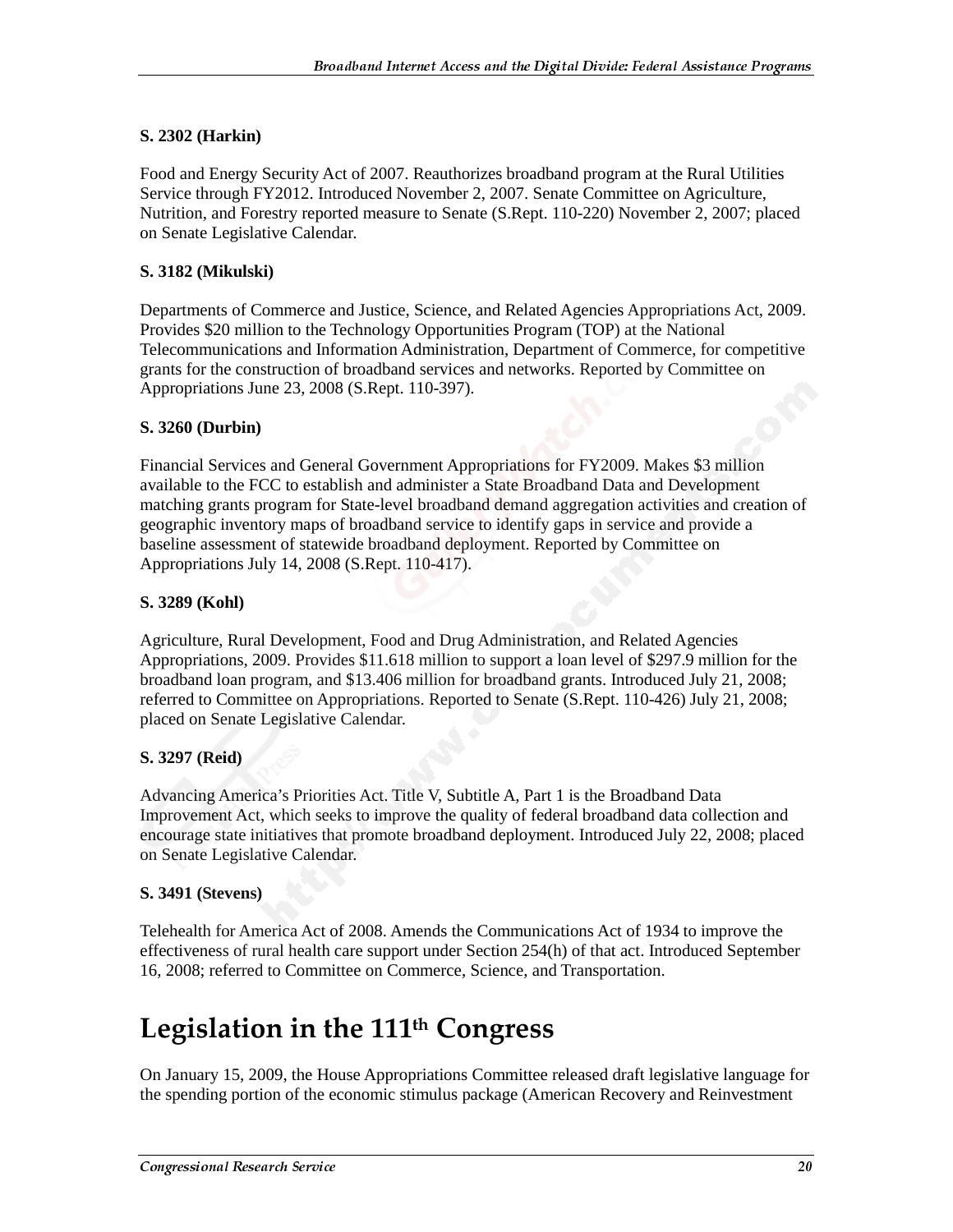Bill of 2009). The draft legislation would provide \$6 billion to support deployment of broadband and wireless services in rural, unserved, and underserved areas of the nation. Of the total, \$2.825 billion would be provided to the Rural Utilities Service (RUS) of the Department of Agriculture, and \$3.175 billion to the National Telecommunications and Information Administration of the Department of Commerce. Specifically, the draft legislation breaks down as follows:

- \$2.825 billion to the Rural Utilities Service for additional loans, loan guarantees, and grants to finance "open access" broadband infrastructure. Specifies that at least 75% of the area to be served by a project receiving funds shall be in a rural area without sufficient access to high speed broadband service to facilitate economic development, as determined by the Secretary of Agriculture. Priority is given to projects that provide service to the most rural residents that do not have access to broadband services.
- **\$350 million** to the National Telecommunications and Information Administration to establish the State Broadband Data and Development Grant Program, as authorized by the recently enacted Broadband Data Improvement Act (P.L. 110-385). Grants would be used to develop and implement statewide initiatives to identify and track the availability and adoption of broadband within each state. Would also be used to develop and maintain a nationwide broadband inventory map.
- **\$1 billion** to NTIA for Wireless Deployment Grants for wireless voice service and advanced wireless broadband service (at least 3 Mbps downstream, 1 Mbps upstream). To the extent possible, 25% of the grants are to be awarded for providing wireless voice service in unserved areas, and 75% for advanced wireless broadband service in underserved areas. Grant recipients are required to operate on a "wireless open access" basis.
- **\$1.825 billion** to NTIA for Broadband Deployment Grants for basic broadband service (at least 5 Mbps downstream, 1 Mbps upstream) or advanced broadband service (at least 45 Mbps downstream, 15 Mbps upstream). To the extent possible, 25% of the grants are to be awarded for providing basic broadband in unserved areas, and 75% for advanced broadband service in underserved areas. Grant recipients are required to operate on a "open access" basis.
- The terms "unserved," "underserved," "open access," and "wireless open access" shall be defined by the FCC not later than 45 days after enactment of the legislation.

While the RUS broadband programs and the State Broadband Data and Development Grant Program were previously authorized (the RUS programs have operated for seven years, while the state grants is newly established and not yet funded), the Broadband Deployment Grants and the Wireless Deployment Grants would be newly authorized and established by the draft legislation. The House draft legislation is, of course, subject to modification. Corresponding draft legislation is expected from the Senate. Additionally, broadband-related tax and bond provisions may also constitute part of the economic stimulus package.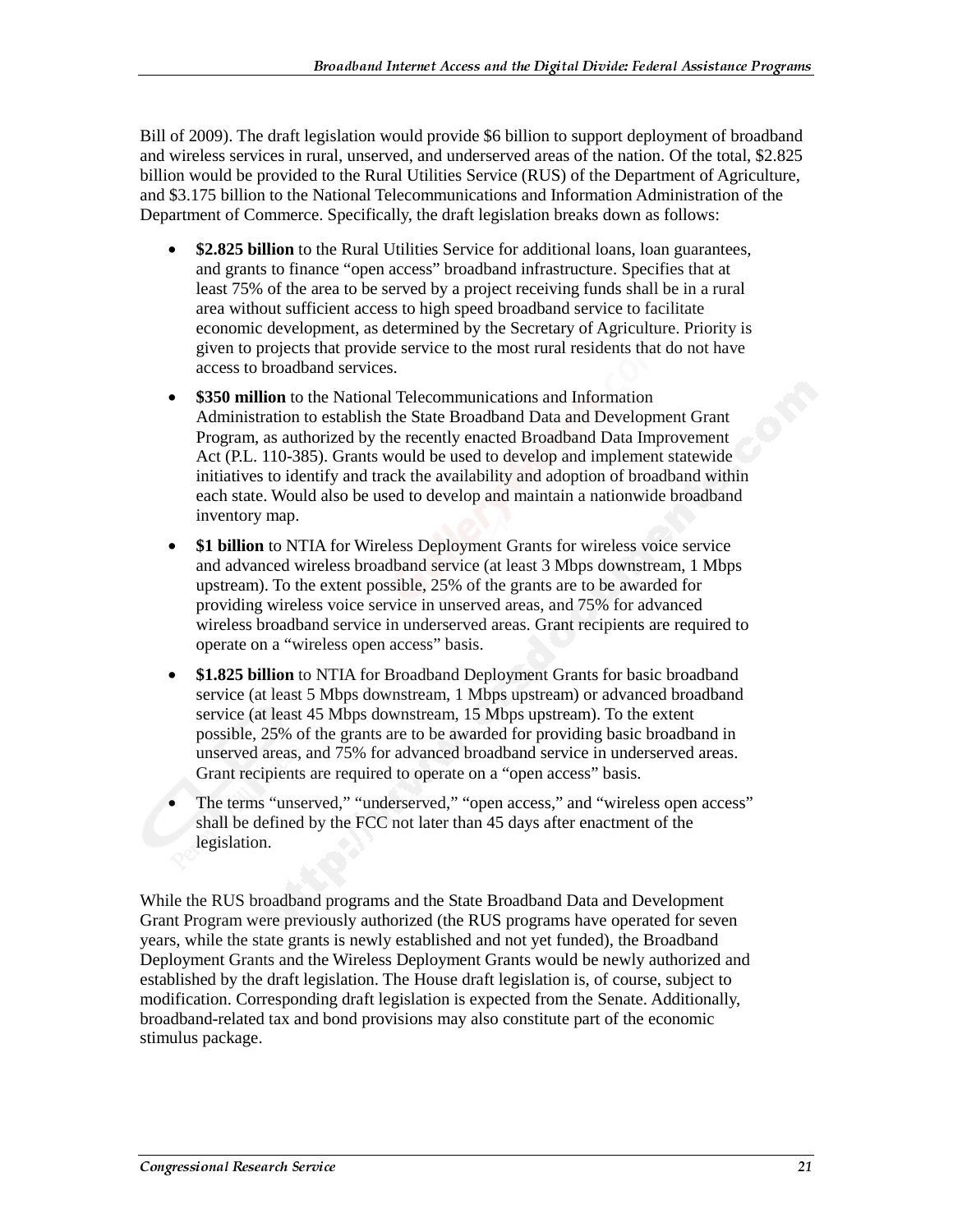## **Concluding Observations**

As Congress considers various options for encouraging broadband deployment, a key issue is how to strike a balance between providing federal assistance for unserved and underserved areas where the private sector may not be providing acceptable levels of broadband service, while at the same time minimizing any deleterious effects that government intervention in the marketplace may have on competition and private sector investment. In addition to loans, loan guarantees, and grants for broadband infrastructure deployment, a wide array of policy instruments are available to policymakers including tax incentives to encourage private sector deployment, broadband bonds, demand-side incentives (such as assistance to low income families for purchasing computers), regulatory and deregulatory measures, and spectrum policy to spur roll-out of wireless broadband services. In assessing federal incentives for broadband deployment, Congress will likely consider the appropriate mix of broadband deployment incentives to create jobs in the short and long term, the extent to which incentives should target next-generation broadband technologies, the extent to which "underserved" areas with existing broadband providers should receive federal assistance, and how broadband stimulus measures might fit into the context of overall goals for a national broadband policy.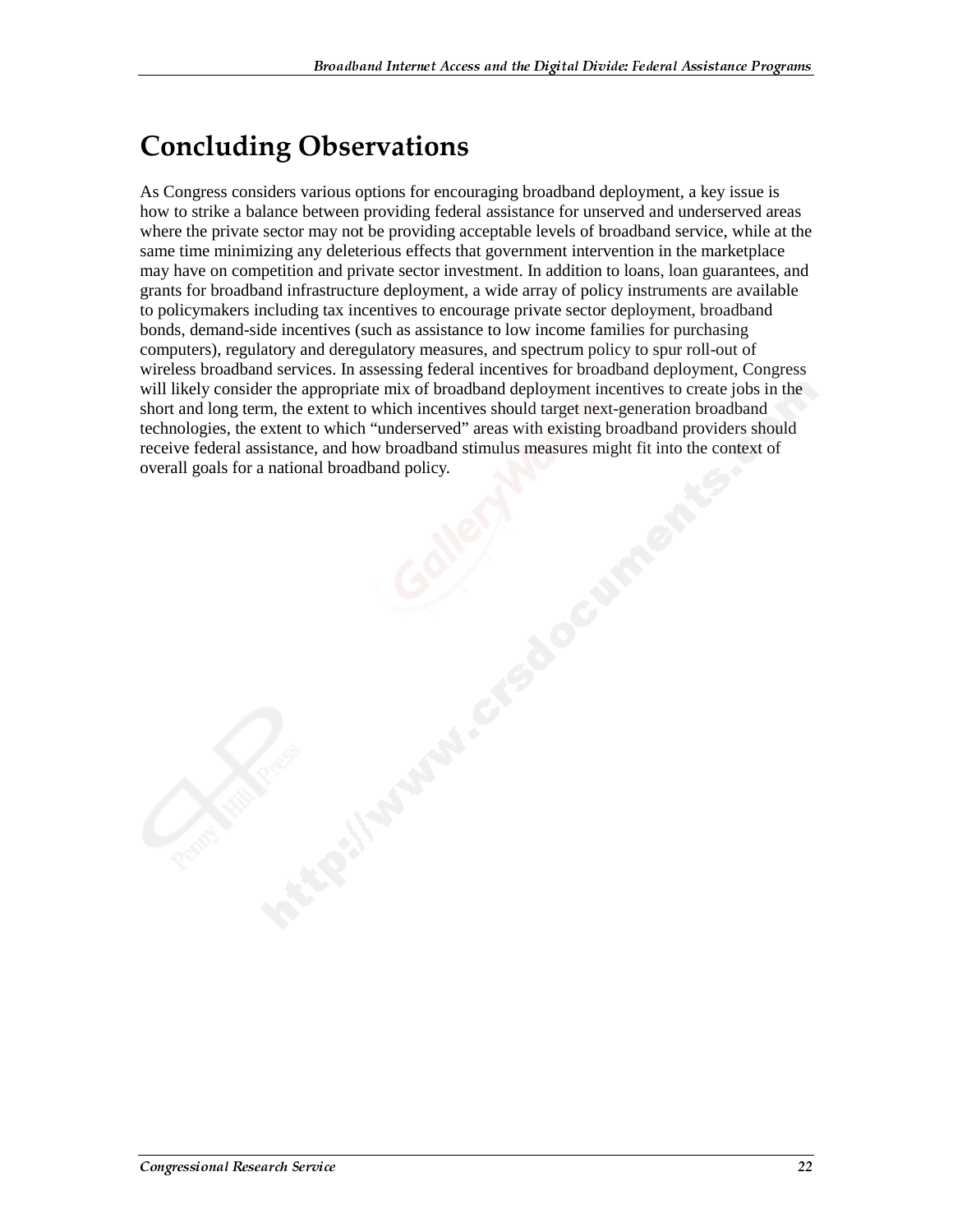| Program                                                                     | Agency                                                                                 | <b>Description</b>                                                                                                                                                                                                                                                                                        | <b>FY2008</b><br>(obligations)                                                                                                  | Web Links for More Information<br>http://12.46.245.173/cfda/cfda.html: Go<br>to "All Programs Listed Numerically"<br>and search by program |
|-----------------------------------------------------------------------------|----------------------------------------------------------------------------------------|-----------------------------------------------------------------------------------------------------------------------------------------------------------------------------------------------------------------------------------------------------------------------------------------------------------|---------------------------------------------------------------------------------------------------------------------------------|--------------------------------------------------------------------------------------------------------------------------------------------|
| <b>Public Telecommunications</b><br>Facilities-Planning and<br>Construction | National Telecommunications<br>and Information<br>Administration, Dept. of<br>Commerce | Assists in planning, acquisition, installation<br>and modernization of public<br>telecommunications facilities                                                                                                                                                                                            | \$19.5 million                                                                                                                  | http://www.ntia.doc.gov/otiahome/ptfp/<br>index.html                                                                                       |
| Investments for Public<br>Works and Economic<br>Development Facilities      | Economic Development<br>Administration, Dept. of<br>Commerce                           | Provides grants to economically distressed<br>areas for construction of public facilities and<br>infrastructure, including broadband<br>deployment and other types of<br>telecommunications enabling projects                                                                                             | \$249 million                                                                                                                   | http://www.eda.gov/                                                                                                                        |
| Rural Telephone Loans and<br>Loan Guarantees                                | Rural Utilities Service, U.S.<br>Dept. of Agriculture                                  | Provides long-term direct and guaranteed<br>loans to qualified organizations for the<br>purpose of financing the improvement,<br>expansion, construction, acquisition, and<br>operation of telephone lines, facilities, or<br>systems to furnish and improve<br>telecommunications service in rural areas | \$145 million<br>(hardship<br>loans);<br>\$250 million<br>(cost of<br>money loans);<br>\$295 million<br>(FFB Treasury<br>loans) | http://www.usda.gov/rus/telecom/index.htm                                                                                                  |
| Distance Learning and<br>Telemedicine Loans and<br>Grants                   | Rural Utilities Service, U.S.<br>Dept. of Agriculture                                  | Provides seed money for loans and grants to<br>rural community facilities (e.g., schools,<br>libraries, hospitals) for advanced<br>telecommunications systems that can provide<br>health care and educational benefits to rural<br>areas                                                                  | \$24.7 million<br>(grants)<br>\$28 million<br>(loans and<br>loan-grant<br>combinations)                                         | http://www.usda.gov/rus/telecom/dlt/dlt.htm                                                                                                |
| <b>Rural Broadband Access</b><br>Loan and Loan Guarantee<br>Program         | Rural Utilities Service, U.S.<br>Dept. of Agriculture                                  | Provides loan and loan guarantees for<br>facilities and equipment providing broadband<br>service in rural communities                                                                                                                                                                                     | \$300 million<br>(cost of<br>money loans)                                                                                       | http://www.usda.gov/rus/telecom/<br>broadband.htm                                                                                          |
| <b>Community Connect</b><br><b>Broadband Grants</b>                         | Rural Utilities Service, U.S.<br>Dept. of Agriculture                                  | Provides grants to applicants proposing to<br>provide broadband service on a "community-<br>oriented connectivity" basis to rural<br>communities of under 20,000 inhabitants.                                                                                                                             | \$13.4 million                                                                                                                  | http://www.usda.gov/rus/telecom/index.htm                                                                                                  |

#### Table 1. Selected Federal Domestic Assistance Programs Related to Telecommunications Development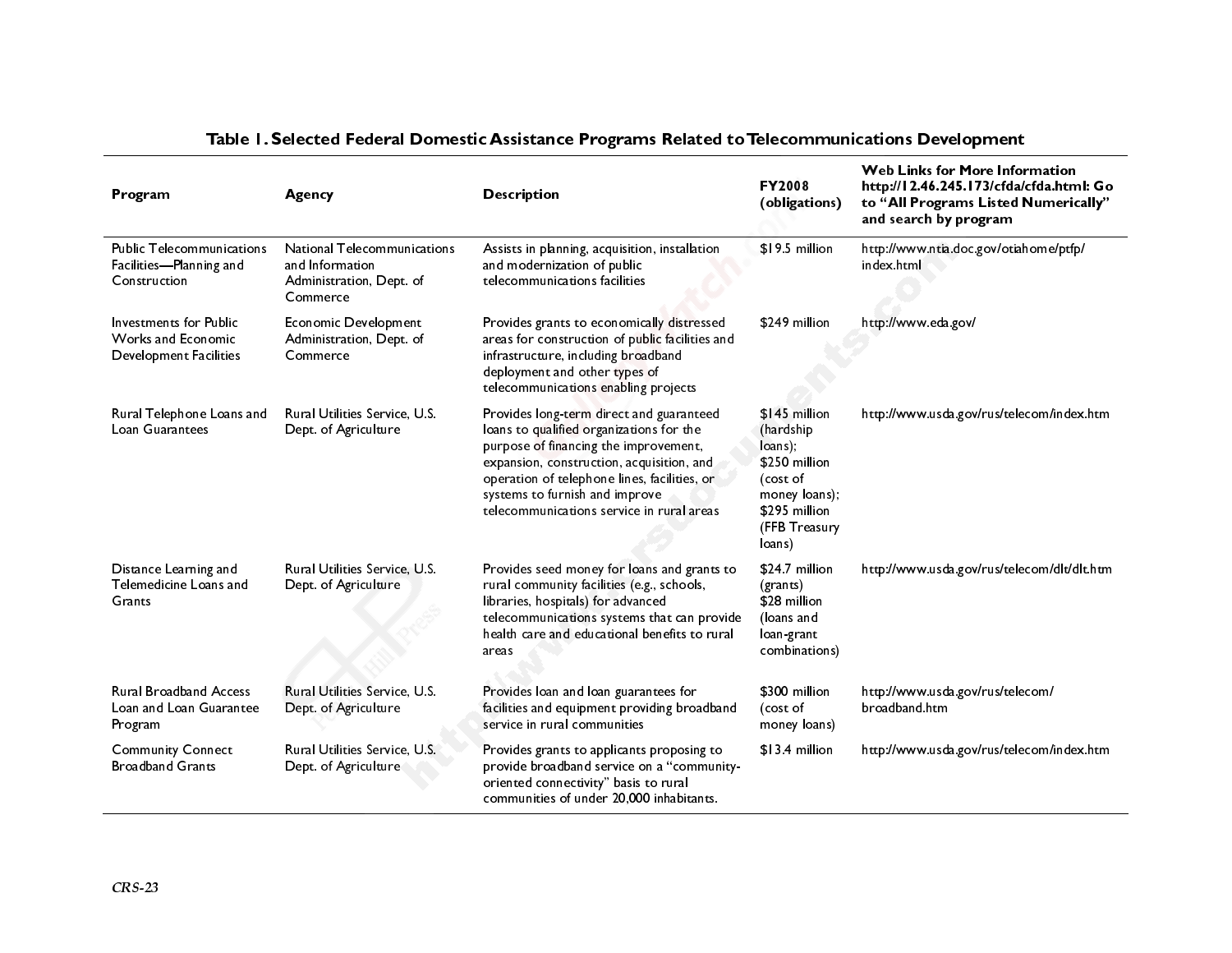| Program                                                                                     | Agency                                                                                                                                      | <b>Description</b>                                                                                                                                                                                                                                                                                                                                    | <b>FY2008</b><br>(obligations) | <b>Web Links for More Information</b><br>http://12.46.245.173/cfda/cfda.html: Go<br>to "All Programs Listed Numerically"<br>and search by program |
|---------------------------------------------------------------------------------------------|---------------------------------------------------------------------------------------------------------------------------------------------|-------------------------------------------------------------------------------------------------------------------------------------------------------------------------------------------------------------------------------------------------------------------------------------------------------------------------------------------------------|--------------------------------|---------------------------------------------------------------------------------------------------------------------------------------------------|
| <b>Education Technology</b><br><b>State Grants</b>                                          | Office of Elementary and<br>Secondary Education, Dept. of<br>Education                                                                      | Grants to State Education Agencies for<br>development of information technology to<br>improve teaching and learning in schools                                                                                                                                                                                                                        | \$267 million                  | http://www.ed.gov/Technology/TLCF/<br>index.html                                                                                                  |
| Ready to Teach                                                                              | Office of Assistant Secretary<br>for Educational Research and<br>Improvement, Dept. of<br><b>Education</b>                                  | Grants to carry out a national<br>telecommunication-based program to<br>improve the teaching in core curriculum<br>areas.                                                                                                                                                                                                                             | \$10.7 million                 | http://www.ed.gov/programs/readyteach/<br>index.html                                                                                              |
| Special Education-<br>Technology and Media<br>Services for Individuals<br>with Disabilities | Office of Special Education and<br>Rehabilitative Services, Dept. of<br>Education                                                           | Supports development and application of<br>technology and education media activities for<br>disabled children and adults                                                                                                                                                                                                                              | \$39.3 million                 | http://www.ed.gov/about/offices/list/osers/<br>index.html?src=mr/                                                                                 |
| <b>Telehealth Network</b><br>Grants                                                         | Health Resources and Services<br>Administration, Department of<br>Health and Human Services                                                 | Grants to develop sustainable telehealth<br>programs and networks in rural and frontier<br>areas, and in medically unserved areas and<br>populations.                                                                                                                                                                                                 | \$3.9 million                  | http://www.hrsa.gov/telehealth/                                                                                                                   |
| Medical Library Assistance                                                                  | National Library of Medicine,<br>National Institutes of Health.<br>Department of Health and<br>Human Services                               | Provides funds to train professional<br>personnel; strengthen library and information<br>services; facilitate access to and delivery of<br>health science information; plan and develop<br>advanced information networks; support<br>certain kinds of biomedical publications; and<br>conduct research in medical informatics and<br>related sciences | \$67.5 million                 | http://www.nlm.nih.gov/ep/extramural.html                                                                                                         |
| State Library Program                                                                       | Office of Library Services,<br>Institute of Museum and<br>Library Services, National<br>Foundation on the Arts and the<br><b>Humanities</b> | Grants to state library administrative<br>agencies for promotion of library services<br>that provide all users access to information<br>through State, regional, and international<br>electronic networks                                                                                                                                             | \$171.5 million                | http://www.imls.gov/grants/library/<br>lib_gsla.asp#po                                                                                            |
| Native American and<br>Native Hawaiian Library<br>Services                                  | Office of Library Services,<br>Institute of Museum and<br>Library Services, National<br>Foundation on the Arts and the<br><b>Humanities</b> | Supports library services including<br>electronically linking libraries to networks                                                                                                                                                                                                                                                                   | \$3.7 million                  | http://www.imls.gov/grants/library/lib nat.asp                                                                                                    |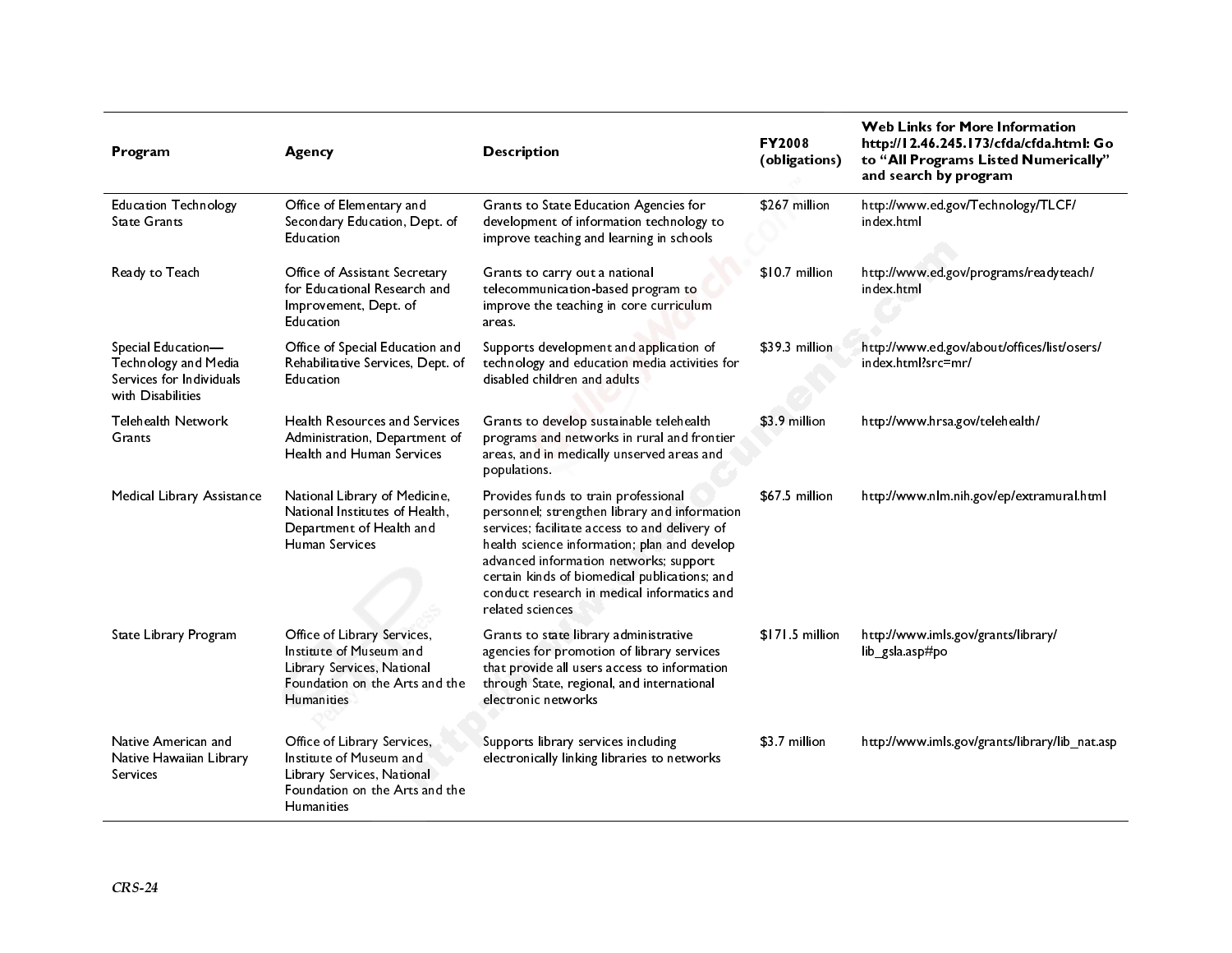| Program                            | Agency                             | <b>Description</b>                                                                                                                                                                   | <b>FY2008</b><br>(obligations) | <b>Web Links for More Information</b><br>http://12.46.245.173/cfda/cfda.html: Go<br>to "All Programs Listed Numerically"<br>and search by program |
|------------------------------------|------------------------------------|--------------------------------------------------------------------------------------------------------------------------------------------------------------------------------------|--------------------------------|---------------------------------------------------------------------------------------------------------------------------------------------------|
| Appalachian Area<br>Development    | Appalachian Regional<br>Commission | Provides project grants for Appalachian<br>communities to support the physical<br>infrastructure necessary for economic<br>development and improved quality of life.                 | \$73 million                   | http://www.arc.gov/index.do?nodeld=21                                                                                                             |
| Delta Area Economic<br>Development | Delta Regional Authority           | Grants to support self-sustaining economic<br>development of eight states in Mississippi<br>Delta region.                                                                            | \$7.8 million                  | http://www.dra.gov/programs/information-<br>technology                                                                                            |
| Denali Commission<br>Program       | Denali Commission                  | Provides grants through a federal and state<br>partnership designed to provide critical<br>infrastructure and utilities throughout Alaska,<br>particularly in distressed communities | \$106 million                  | http://www.denali.gov/                                                                                                                            |

Source: Prepared by CRS based on information from the Catalog of Federal Domestic Assistance.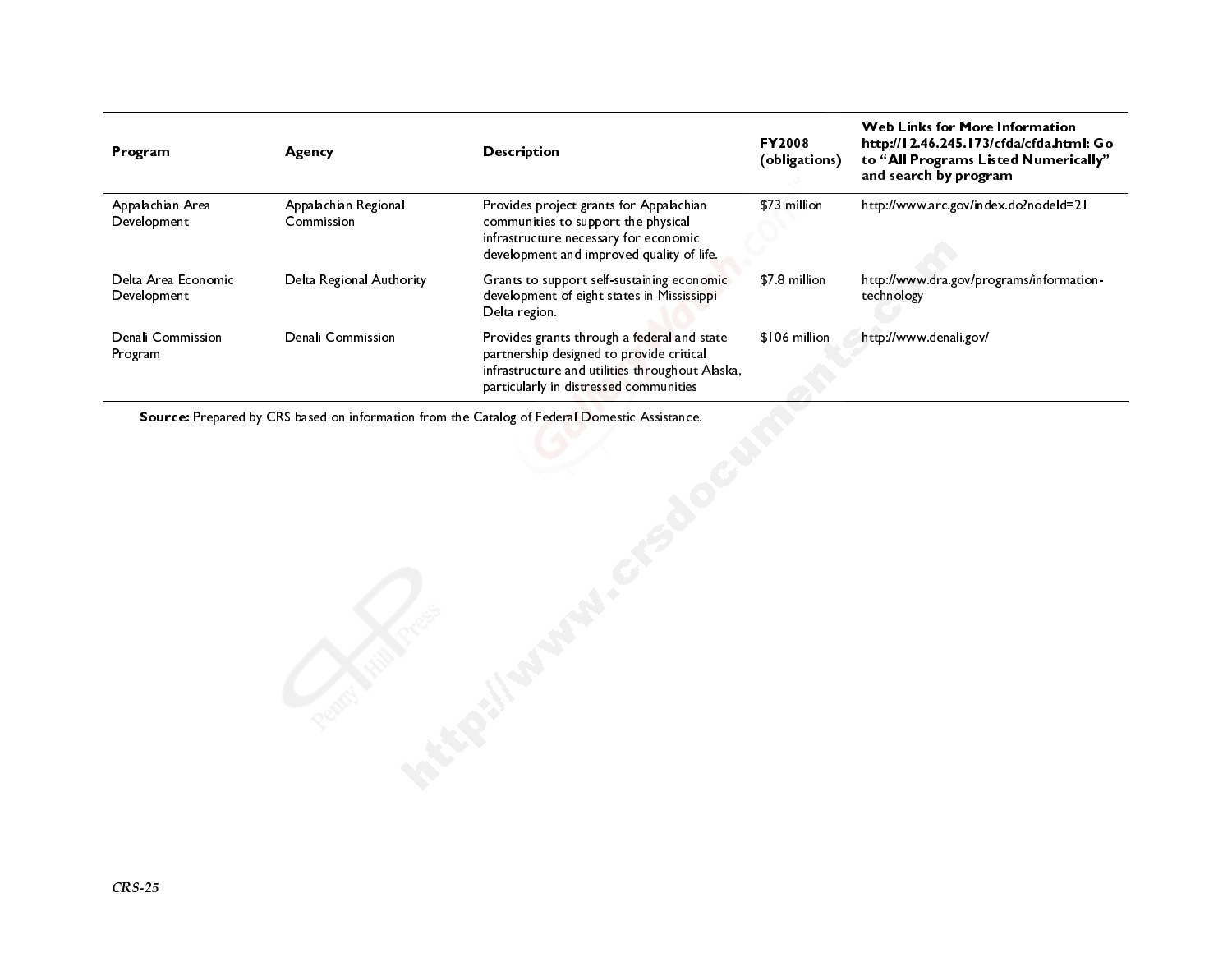| Program                                                                                                                                      | Comments                                                                                                                                                                                                                                                                                                                                                                                                                                                                                                                                                                                                                                                                                              |
|----------------------------------------------------------------------------------------------------------------------------------------------|-------------------------------------------------------------------------------------------------------------------------------------------------------------------------------------------------------------------------------------------------------------------------------------------------------------------------------------------------------------------------------------------------------------------------------------------------------------------------------------------------------------------------------------------------------------------------------------------------------------------------------------------------------------------------------------------------------|
| Rural Broadband Access Loan and<br>Loan Guarantee Program (Rural                                                                             | Programs Funding Access to Telecommunications in Underserved Areas<br>Provides loan and loan guarantees for facilities and equipment providing<br>broadband service in rural communities.                                                                                                                                                                                                                                                                                                                                                                                                                                                                                                             |
| Utilities Service, U.S. Department of<br>Agriculture)<br><b>Community Connect Broadband</b>                                                  | Provides grants to applicants proposing to provide broadband service on a                                                                                                                                                                                                                                                                                                                                                                                                                                                                                                                                                                                                                             |
| Grants (Rural Utilities Service, U.S.<br>Department of Agriculture)<br>Rural Telephone Loans and Loan                                        | "community-oriented connectivity" basis to rural communities of under<br>20,000 inhabitants.<br>Since 1995, the RUS Rural Telephone Loan and Loan Guarantee program-                                                                                                                                                                                                                                                                                                                                                                                                                                                                                                                                  |
| Guarantees (Rural Utilities Service,<br>U.S. Department of Agriculture)                                                                      | which has traditionally financed telephone voice service in rural areas under<br>5,000 inhabitants-has required that all telephone facilities receiving<br>financing must be capable of providing DSL broadband service at a rate of at<br>least I megabyte per second.                                                                                                                                                                                                                                                                                                                                                                                                                               |
| Universal Service Fund: High Cost<br>Program (Federal Communications<br>Commission)                                                          | While the USF's High Cost Program does not explicitly fund broadband<br>infrastructure, subsidies are used, in many cases, to upgrade existing<br>telephone networks.                                                                                                                                                                                                                                                                                                                                                                                                                                                                                                                                 |
| <b>Community Development Block</b>                                                                                                           | Federal Economic Development Programs Funding Broadband Access<br>In Michigan, a Digital Divide Investment Program (DDIP) combined Michigan                                                                                                                                                                                                                                                                                                                                                                                                                                                                                                                                                           |
| Grants (Department of Housing and<br>Urban Development)                                                                                      | Broadband Development Authority loans (initially \$12 million) and CDBG<br>grant funding (\$4 million) to deploy a hybrid fixed wireless and fiber<br>network in two rural counties which would make broadband affordable for<br>low to moderate income residents.                                                                                                                                                                                                                                                                                                                                                                                                                                    |
| Indian Community Development<br><b>Block Grants (Department of Housing</b><br>and Urban Development)                                         | In 2005, the HUD awarded the Coquille Indian Tribe a \$421,354 grant used<br>to fund the Coquille Broadband Technology Infrastructure Project. The<br>project will allow for improved connectivity for reservation residents,<br>improvements in rural community access, and potentially increased wireless<br>Internet access for the Tribal and surrounding communities.                                                                                                                                                                                                                                                                                                                            |
| Grants for Public Works and<br><b>Economic Development Facilities</b><br>(Economic Development<br>Administration, Department of<br>Commerce) | Supports the proliferation of broadband networks as a key priority for<br>regional economic growth. Examples: \$6 million grant to a company in<br>Virginia for investment in 300 miles of fiber optic cable in nine counties and<br>three cities; \$2 million grant to companies in Vermont to help build a 424<br>mile fiber optic broadband network in rural northern Vermont; and \$270<br>thousand to support a Rhode Island Wireless Innovation Networks project.<br>EDA encourages communities eligible for RUS programs to access that first<br>before applying for EDA investment dollars.                                                                                                   |
| Appalachian Regional Commission                                                                                                              | The Appalachian Regional Development Act Amendments of 2002<br>reauthorized ARC for five years and created specific authority for a Region-<br>wide initiative to bridge the telecommunications and technology gap                                                                                                                                                                                                                                                                                                                                                                                                                                                                                    |
|                                                                                                                                              | between the Appalachian Region and the rest of the United States.<br>Supported a telecommunications initiative (\$33 million over five year<br>period) which includes projects such as: a regional fiber network across<br>northeast Mississippi; wireless demonstrations in rural New York, Ohio,<br>Pennsylvania, Virginia, West Virginia, and Georgia; and a regionwide effort in<br>Kentucky to compile an inventory of broadband access across the 51<br>Appalachian counties and work with the private sector to substantially<br>increase broadband coverage. In Maryland, a county-wide high-speed<br>wireless network, funded by ARC over several years, now serves over<br>4,500 customers. |
| Congressional Research Service                                                                                                               | 26                                                                                                                                                                                                                                                                                                                                                                                                                                                                                                                                                                                                                                                                                                    |
|                                                                                                                                              |                                                                                                                                                                                                                                                                                                                                                                                                                                                                                                                                                                                                                                                                                                       |
|                                                                                                                                              |                                                                                                                                                                                                                                                                                                                                                                                                                                                                                                                                                                                                                                                                                                       |
|                                                                                                                                              |                                                                                                                                                                                                                                                                                                                                                                                                                                                                                                                                                                                                                                                                                                       |
|                                                                                                                                              |                                                                                                                                                                                                                                                                                                                                                                                                                                                                                                                                                                                                                                                                                                       |
|                                                                                                                                              |                                                                                                                                                                                                                                                                                                                                                                                                                                                                                                                                                                                                                                                                                                       |
|                                                                                                                                              |                                                                                                                                                                                                                                                                                                                                                                                                                                                                                                                                                                                                                                                                                                       |
|                                                                                                                                              |                                                                                                                                                                                                                                                                                                                                                                                                                                                                                                                                                                                                                                                                                                       |
|                                                                                                                                              |                                                                                                                                                                                                                                                                                                                                                                                                                                                                                                                                                                                                                                                                                                       |
|                                                                                                                                              |                                                                                                                                                                                                                                                                                                                                                                                                                                                                                                                                                                                                                                                                                                       |
|                                                                                                                                              |                                                                                                                                                                                                                                                                                                                                                                                                                                                                                                                                                                                                                                                                                                       |
|                                                                                                                                              |                                                                                                                                                                                                                                                                                                                                                                                                                                                                                                                                                                                                                                                                                                       |
|                                                                                                                                              |                                                                                                                                                                                                                                                                                                                                                                                                                                                                                                                                                                                                                                                                                                       |
|                                                                                                                                              |                                                                                                                                                                                                                                                                                                                                                                                                                                                                                                                                                                                                                                                                                                       |
|                                                                                                                                              |                                                                                                                                                                                                                                                                                                                                                                                                                                                                                                                                                                                                                                                                                                       |
|                                                                                                                                              |                                                                                                                                                                                                                                                                                                                                                                                                                                                                                                                                                                                                                                                                                                       |
|                                                                                                                                              |                                                                                                                                                                                                                                                                                                                                                                                                                                                                                                                                                                                                                                                                                                       |
|                                                                                                                                              |                                                                                                                                                                                                                                                                                                                                                                                                                                                                                                                                                                                                                                                                                                       |
|                                                                                                                                              |                                                                                                                                                                                                                                                                                                                                                                                                                                                                                                                                                                                                                                                                                                       |
|                                                                                                                                              |                                                                                                                                                                                                                                                                                                                                                                                                                                                                                                                                                                                                                                                                                                       |
|                                                                                                                                              |                                                                                                                                                                                                                                                                                                                                                                                                                                                                                                                                                                                                                                                                                                       |
|                                                                                                                                              |                                                                                                                                                                                                                                                                                                                                                                                                                                                                                                                                                                                                                                                                                                       |
|                                                                                                                                              |                                                                                                                                                                                                                                                                                                                                                                                                                                                                                                                                                                                                                                                                                                       |
|                                                                                                                                              |                                                                                                                                                                                                                                                                                                                                                                                                                                                                                                                                                                                                                                                                                                       |
|                                                                                                                                              |                                                                                                                                                                                                                                                                                                                                                                                                                                                                                                                                                                                                                                                                                                       |
|                                                                                                                                              |                                                                                                                                                                                                                                                                                                                                                                                                                                                                                                                                                                                                                                                                                                       |
|                                                                                                                                              |                                                                                                                                                                                                                                                                                                                                                                                                                                                                                                                                                                                                                                                                                                       |
|                                                                                                                                              |                                                                                                                                                                                                                                                                                                                                                                                                                                                                                                                                                                                                                                                                                                       |
|                                                                                                                                              |                                                                                                                                                                                                                                                                                                                                                                                                                                                                                                                                                                                                                                                                                                       |
|                                                                                                                                              |                                                                                                                                                                                                                                                                                                                                                                                                                                                                                                                                                                                                                                                                                                       |
|                                                                                                                                              |                                                                                                                                                                                                                                                                                                                                                                                                                                                                                                                                                                                                                                                                                                       |
|                                                                                                                                              |                                                                                                                                                                                                                                                                                                                                                                                                                                                                                                                                                                                                                                                                                                       |
|                                                                                                                                              |                                                                                                                                                                                                                                                                                                                                                                                                                                                                                                                                                                                                                                                                                                       |
|                                                                                                                                              |                                                                                                                                                                                                                                                                                                                                                                                                                                                                                                                                                                                                                                                                                                       |
|                                                                                                                                              |                                                                                                                                                                                                                                                                                                                                                                                                                                                                                                                                                                                                                                                                                                       |
|                                                                                                                                              |                                                                                                                                                                                                                                                                                                                                                                                                                                                                                                                                                                                                                                                                                                       |
|                                                                                                                                              |                                                                                                                                                                                                                                                                                                                                                                                                                                                                                                                                                                                                                                                                                                       |
|                                                                                                                                              |                                                                                                                                                                                                                                                                                                                                                                                                                                                                                                                                                                                                                                                                                                       |
|                                                                                                                                              |                                                                                                                                                                                                                                                                                                                                                                                                                                                                                                                                                                                                                                                                                                       |
|                                                                                                                                              |                                                                                                                                                                                                                                                                                                                                                                                                                                                                                                                                                                                                                                                                                                       |
|                                                                                                                                              |                                                                                                                                                                                                                                                                                                                                                                                                                                                                                                                                                                                                                                                                                                       |
|                                                                                                                                              |                                                                                                                                                                                                                                                                                                                                                                                                                                                                                                                                                                                                                                                                                                       |
|                                                                                                                                              |                                                                                                                                                                                                                                                                                                                                                                                                                                                                                                                                                                                                                                                                                                       |
|                                                                                                                                              |                                                                                                                                                                                                                                                                                                                                                                                                                                                                                                                                                                                                                                                                                                       |
|                                                                                                                                              |                                                                                                                                                                                                                                                                                                                                                                                                                                                                                                                                                                                                                                                                                                       |
|                                                                                                                                              |                                                                                                                                                                                                                                                                                                                                                                                                                                                                                                                                                                                                                                                                                                       |
|                                                                                                                                              |                                                                                                                                                                                                                                                                                                                                                                                                                                                                                                                                                                                                                                                                                                       |

#### Table 2. Selected Federal Programs Funding Broadband Access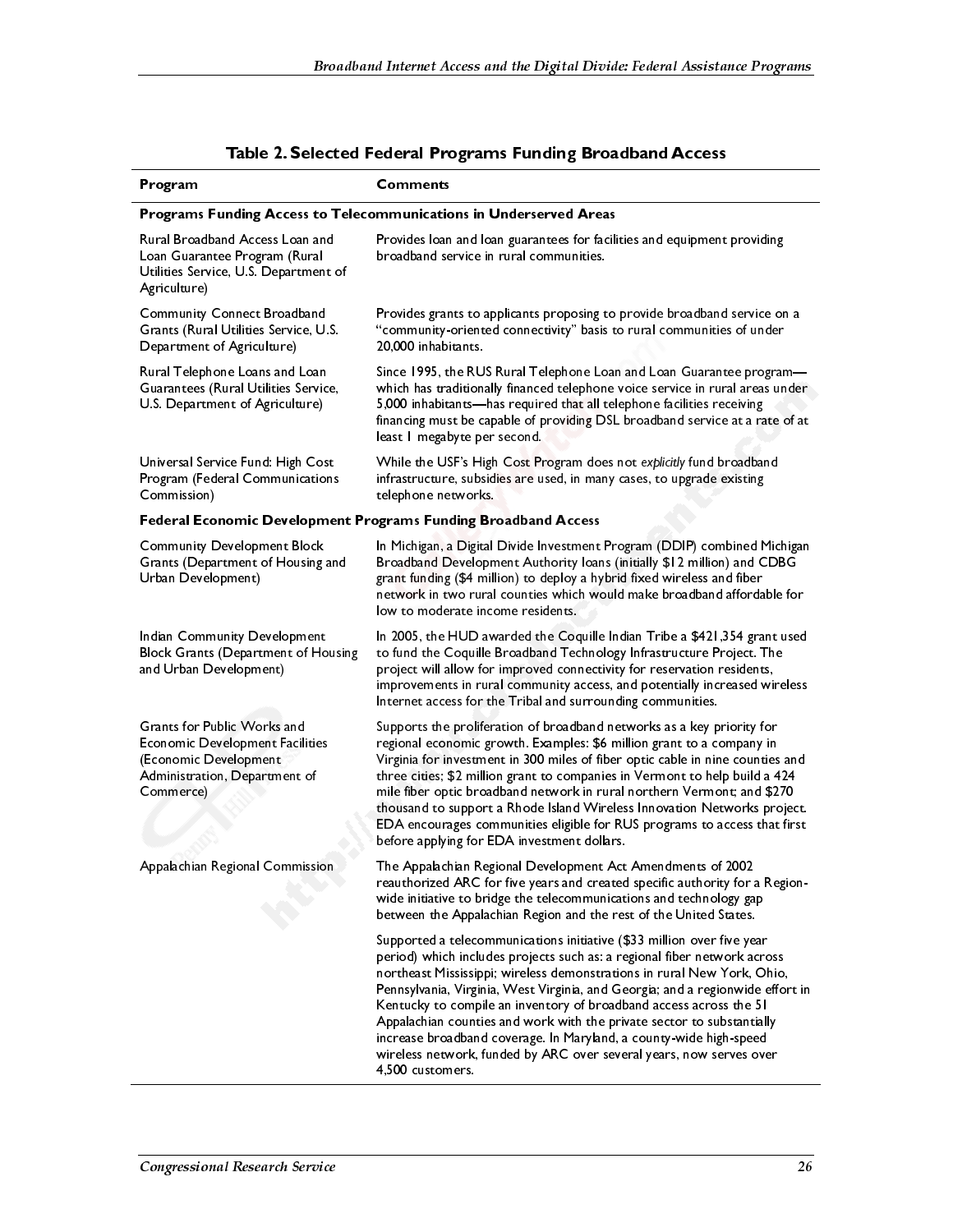| Program                                                                                            | <b>Comments</b>                                                                                                                                                                                                                              |
|----------------------------------------------------------------------------------------------------|----------------------------------------------------------------------------------------------------------------------------------------------------------------------------------------------------------------------------------------------|
| Delta Regional Authority                                                                           | During a strategic planning retreat in February 2005, the DRA board<br>determined that one of the authority's three top policy priorities would be                                                                                           |
| Denali Commission                                                                                  | information technology. To support its policy position, the authority<br>devoted \$150,000 to create an information technology plan for the region.<br>Funded Telecommunications Survey in 2000 which was used to determine                  |
|                                                                                                    | the state of broadband deployment in Alaska and used as basis for applying<br>for RUS broadband assistance.                                                                                                                                  |
| Applications-Based Federal Programs Related to Broadband<br>Universal Service Fund: Schools and    | Used to fund broadband access for schools and libraries.                                                                                                                                                                                     |
| Libraries or "E-Rate" Program<br>(Federal Communications                                           |                                                                                                                                                                                                                                              |
| Commission)<br>Universal Service Fund: Rural Health                                                | Used to fund broadband access for rural health care centers.                                                                                                                                                                                 |
| Care Program (Federal<br>Communications Commission)<br>Distance Learning and Telemedicine          | Provides seed money for loans and grants to rural community facilities (e.g.,                                                                                                                                                                |
| Program (Rural Utilities Service, U.S.<br>Department of Agriculture)                               | schools, libraries, hospitals) for advanced telecommunications systems that<br>can provide health care and educational benefits to rural areas.                                                                                              |
| Public Safety Interoperable<br><b>Communications Grant Program</b>                                 | Provides funding to states and territories to enable and enhance public<br>safety agencies' interoperable communications capabilities.                                                                                                       |
| (National Telecommunications and<br>Information Administration,<br>Department of Commerce)         |                                                                                                                                                                                                                                              |
| Telehealth Network Grants (Health<br>Resources and Services                                        | Grants to develop sustainable telehealth programs and networks in rural<br>and frontier areas, and in medically unserved areas and populations.                                                                                              |
| Administration, Department of Health<br>and Human Services)                                        |                                                                                                                                                                                                                                              |
| Public Telecommunications Facilities<br>Program (National<br>Telecommunications and Information    | Grants for public television, public radio, and nonbroadcast distance learning<br>projects.                                                                                                                                                  |
| Administration, Department of<br>Commerce)                                                         |                                                                                                                                                                                                                                              |
| Education technology programs<br>(Department of Education)                                         | Examples include Education Technology State Grants, Ready to Teach.                                                                                                                                                                          |
| Services, Institute of Museum and<br>Library Services, National Foundation                         | State Library Grants (Office of Library Grants to state library administrative agencies for promotion of library<br>services that provide all users access to information through State, regional,<br>and international electronic networks. |
| on the Arts and the Humanities)<br>Medical Library Assistance (National                            | Provides funds to train professional personnel; strengthen library and                                                                                                                                                                       |
| Library of Medicine, National<br>Institutes of Health, Department of<br>Health and Human Services) | information services; facilitate access to and delivery of health science<br>information; plan and develop advanced information networks; support<br>certain kinds of biomedical publications; and conduct research in medical               |
|                                                                                                    | informatics and related sciences.<br>c11173008                                                                                                                                                                                               |
|                                                                                                    |                                                                                                                                                                                                                                              |
|                                                                                                    |                                                                                                                                                                                                                                              |
|                                                                                                    |                                                                                                                                                                                                                                              |
|                                                                                                    |                                                                                                                                                                                                                                              |
| Congressional Research Service                                                                     | 27                                                                                                                                                                                                                                           |
|                                                                                                    |                                                                                                                                                                                                                                              |
|                                                                                                    |                                                                                                                                                                                                                                              |
|                                                                                                    |                                                                                                                                                                                                                                              |
|                                                                                                    |                                                                                                                                                                                                                                              |
|                                                                                                    |                                                                                                                                                                                                                                              |
|                                                                                                    |                                                                                                                                                                                                                                              |
|                                                                                                    |                                                                                                                                                                                                                                              |
|                                                                                                    |                                                                                                                                                                                                                                              |
|                                                                                                    |                                                                                                                                                                                                                                              |
|                                                                                                    |                                                                                                                                                                                                                                              |
|                                                                                                    |                                                                                                                                                                                                                                              |
|                                                                                                    |                                                                                                                                                                                                                                              |
|                                                                                                    |                                                                                                                                                                                                                                              |
|                                                                                                    |                                                                                                                                                                                                                                              |
|                                                                                                    |                                                                                                                                                                                                                                              |
|                                                                                                    |                                                                                                                                                                                                                                              |
|                                                                                                    |                                                                                                                                                                                                                                              |
|                                                                                                    |                                                                                                                                                                                                                                              |
|                                                                                                    |                                                                                                                                                                                                                                              |
|                                                                                                    |                                                                                                                                                                                                                                              |
|                                                                                                    |                                                                                                                                                                                                                                              |
|                                                                                                    |                                                                                                                                                                                                                                              |
|                                                                                                    |                                                                                                                                                                                                                                              |
|                                                                                                    |                                                                                                                                                                                                                                              |
|                                                                                                    |                                                                                                                                                                                                                                              |
|                                                                                                    |                                                                                                                                                                                                                                              |
|                                                                                                    |                                                                                                                                                                                                                                              |
|                                                                                                    |                                                                                                                                                                                                                                              |
|                                                                                                    |                                                                                                                                                                                                                                              |
|                                                                                                    |                                                                                                                                                                                                                                              |
|                                                                                                    |                                                                                                                                                                                                                                              |
|                                                                                                    |                                                                                                                                                                                                                                              |
|                                                                                                    |                                                                                                                                                                                                                                              |
|                                                                                                    |                                                                                                                                                                                                                                              |
|                                                                                                    |                                                                                                                                                                                                                                              |
|                                                                                                    |                                                                                                                                                                                                                                              |
|                                                                                                    |                                                                                                                                                                                                                                              |
|                                                                                                    |                                                                                                                                                                                                                                              |
|                                                                                                    |                                                                                                                                                                                                                                              |
|                                                                                                    |                                                                                                                                                                                                                                              |
|                                                                                                    |                                                                                                                                                                                                                                              |
|                                                                                                    |                                                                                                                                                                                                                                              |
|                                                                                                    |                                                                                                                                                                                                                                              |
|                                                                                                    |                                                                                                                                                                                                                                              |
|                                                                                                    |                                                                                                                                                                                                                                              |
|                                                                                                    |                                                                                                                                                                                                                                              |
|                                                                                                    |                                                                                                                                                                                                                                              |
|                                                                                                    |                                                                                                                                                                                                                                              |
|                                                                                                    |                                                                                                                                                                                                                                              |
|                                                                                                    |                                                                                                                                                                                                                                              |
|                                                                                                    |                                                                                                                                                                                                                                              |
|                                                                                                    |                                                                                                                                                                                                                                              |
|                                                                                                    |                                                                                                                                                                                                                                              |
|                                                                                                    |                                                                                                                                                                                                                                              |
|                                                                                                    |                                                                                                                                                                                                                                              |
|                                                                                                    |                                                                                                                                                                                                                                              |
|                                                                                                    |                                                                                                                                                                                                                                              |
|                                                                                                    |                                                                                                                                                                                                                                              |
|                                                                                                    |                                                                                                                                                                                                                                              |
|                                                                                                    |                                                                                                                                                                                                                                              |
|                                                                                                    |                                                                                                                                                                                                                                              |
|                                                                                                    |                                                                                                                                                                                                                                              |
|                                                                                                    |                                                                                                                                                                                                                                              |
|                                                                                                    |                                                                                                                                                                                                                                              |
|                                                                                                    |                                                                                                                                                                                                                                              |
|                                                                                                    |                                                                                                                                                                                                                                              |
|                                                                                                    |                                                                                                                                                                                                                                              |
|                                                                                                    |                                                                                                                                                                                                                                              |